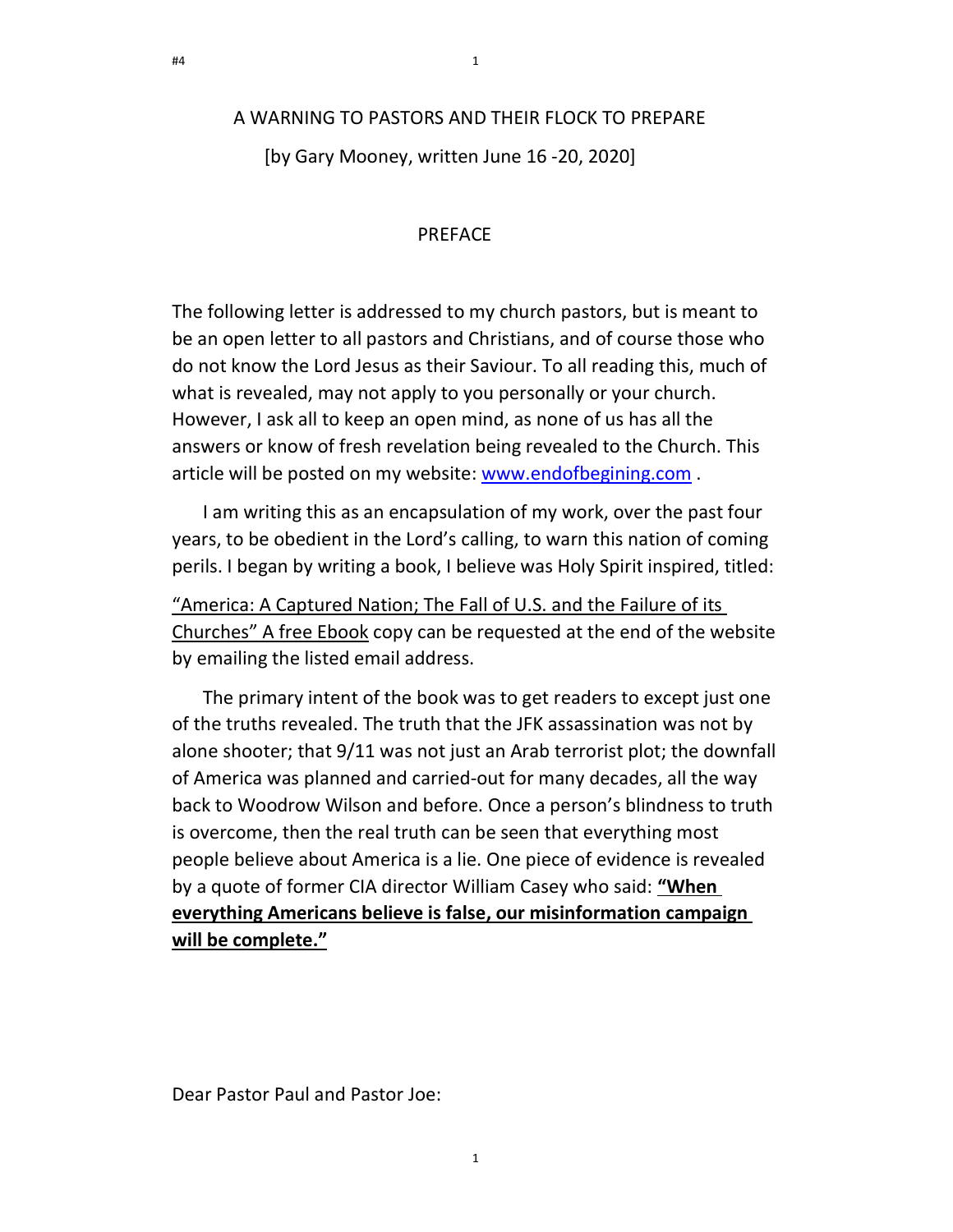Pastor Paul, first I wish to apologize about by comment after church Sunday when I said that was your best sermon yet. Later it came to mind that I may have offended you. ALL your and Pastor Joe's sermons are good. I just thought the sermon Sunday, really blessed me. That said, I wanted to write you both this heart felt letter relating what the Lord has been revealing to me for the past four years, since calling me to be a watchman.

That Sunday morning before church, I was awoken at 6 am in what I can only explain as a state of panic. Having never had this experience, my only thought was to start praying and rebuking any demonic oppression. Going outside, I began walking around the exercise track at my park. I walked for over two hours praying in both normal and in my spirit tongue. Only one other time have I had a similar experience, when about a month ago I awoke, finding myself saying in the name of Jesus, rebuking in what I knew was a demonic attack.

Pastor Joe, the Wednesday night service before this past Sunday, I had talked to you about the increasing attacks on my mind. You prayed for me, rebuking these attacks. Yet, this past Sunday morning attack was different, but I understand it is the enemy. My only thought was I must really be "getting the adversary mad", and I think that is a good thing, yet disturbing! As I prayed, the panic attack went away, and then the Lord starting really talking to me. {Maybe that was why the adversary has been trying to "unhinge me"! so I could not hear from the Lord and Holy Spirit.}

I will use a personal experience as evidence, that all true lovers and followers of Christ, are under a great demonic spiritual assault. Yesterday, I had lunch with one of my sisters. She is one of the few in my family who is a true Christian and understands the truth of the times we are living. I related to her about my spiritual attacks. She pulled out her phone, showing a text message from one of the pastors at her church where she plays the piano. The message from this pastor, related how he and others were under the worse spiritual attack of their lives. They are Baptists, so they do not believe or acknowledge the "Gifts of the Holy Spirit" or their importance in the present day. Yet, they recognize that we fight against principalities and evil in high places.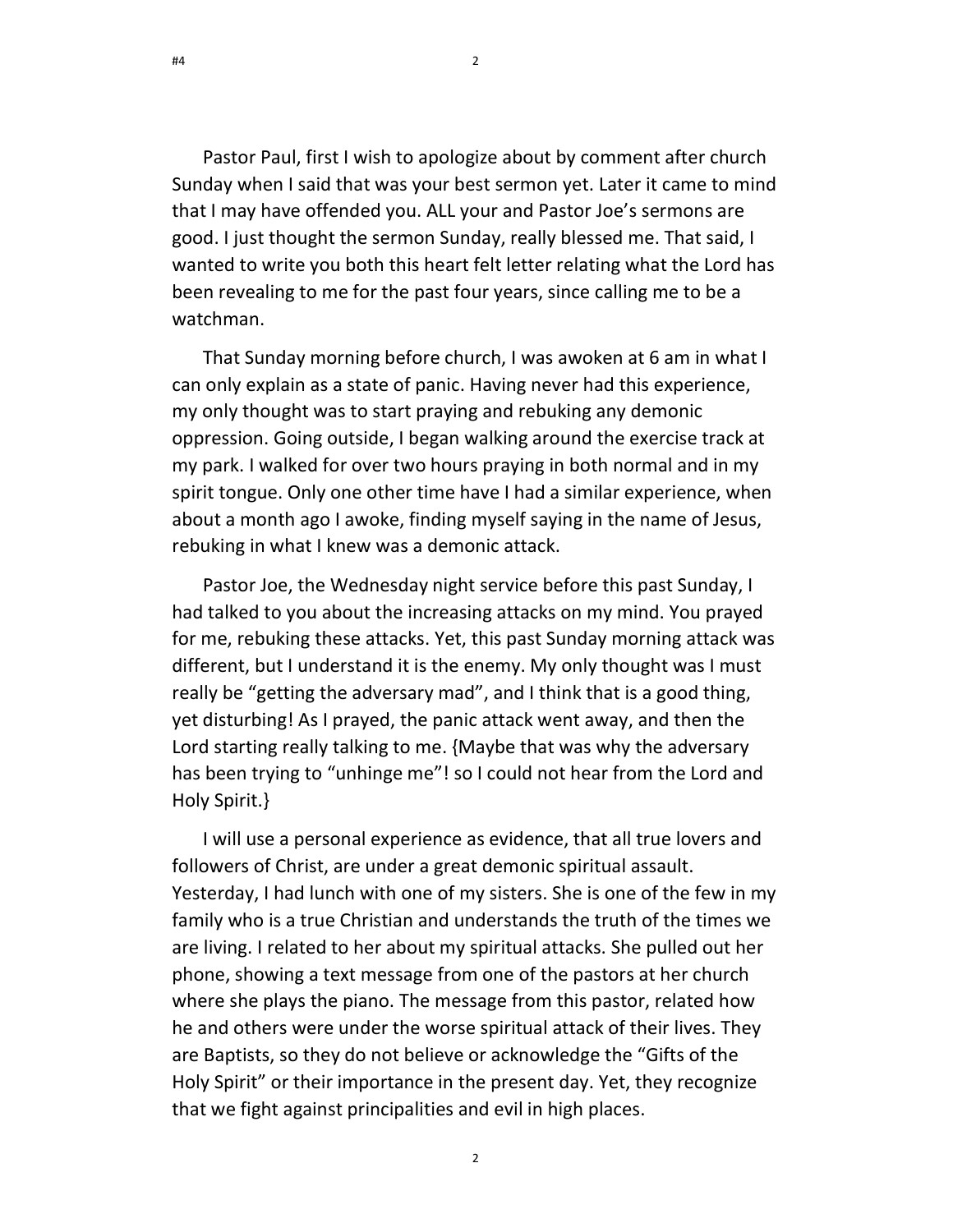As the Holy Spirit often does, as I am was outside that Sunday morning walking, He "Down loaded" words to me which I usually immediately write down. That morning, as I needed to get ready for church, I planned to write down all the words I had received upon returning home. However, most of it faded from my really short memory span, but believing it was no coincidence for the memory loss. Instead I was led to express what is on my heart.Yet, I did remember the question I kept asking the Lord, "Why are people's hearts so hardened and spiritual eyes so blind to see, much less accept any truth revealed to them"? I know normalcy bias and cognitive dissonance is a common human trait. However, what I am observing today, is different.

3

The Lord is always faithful to lead me to the answers I seek or to confirm my thoughts. I remembered a video I recently watched where Steve Quayle was interviewed. As I have followed Quayle for at least 5+ years, it struck me how upset he was, and expressing such frustration, talking about the scoffers, ridicule, unrelenting attacks he has received over his 40 years of warning America about what is soon to overpower this nation and world. [Note: Quayle was not a believer, but a "hell raiser", his own words, until Jesus in person, appeared to him, knocking him on his face by his presence. Then the Lord told Quayle he was now going to work for Him to warn America. I recommend reading his personal testimony sometime.]

However, Quayle is only one of many others called to be watchmen. Over the last few weeks, I have listened to many of them express the same frustrations at trying to wake Americans from their catatonic delusional reality of the times we live. Mike Adams of Natural News, Doug Hagmann of Hagmann Reports, Dave Hodges of The Common Sense Show, Celeste Solum, fellow friend and watchman [ www.tonylamb.org ] and many more, all have been more urgently, as never before, trying to shake people awake. All these listed people have been under terrible spiritual attacks, literally having their lives turned upside down, been threatened with death, sued, slandered, and defamed, all for being obedient to the Lord's calling to them.

I recently listened to Quayle on the Hagmann Report, where both Doug Hagmann and Quayle voiced the belief that they do not believe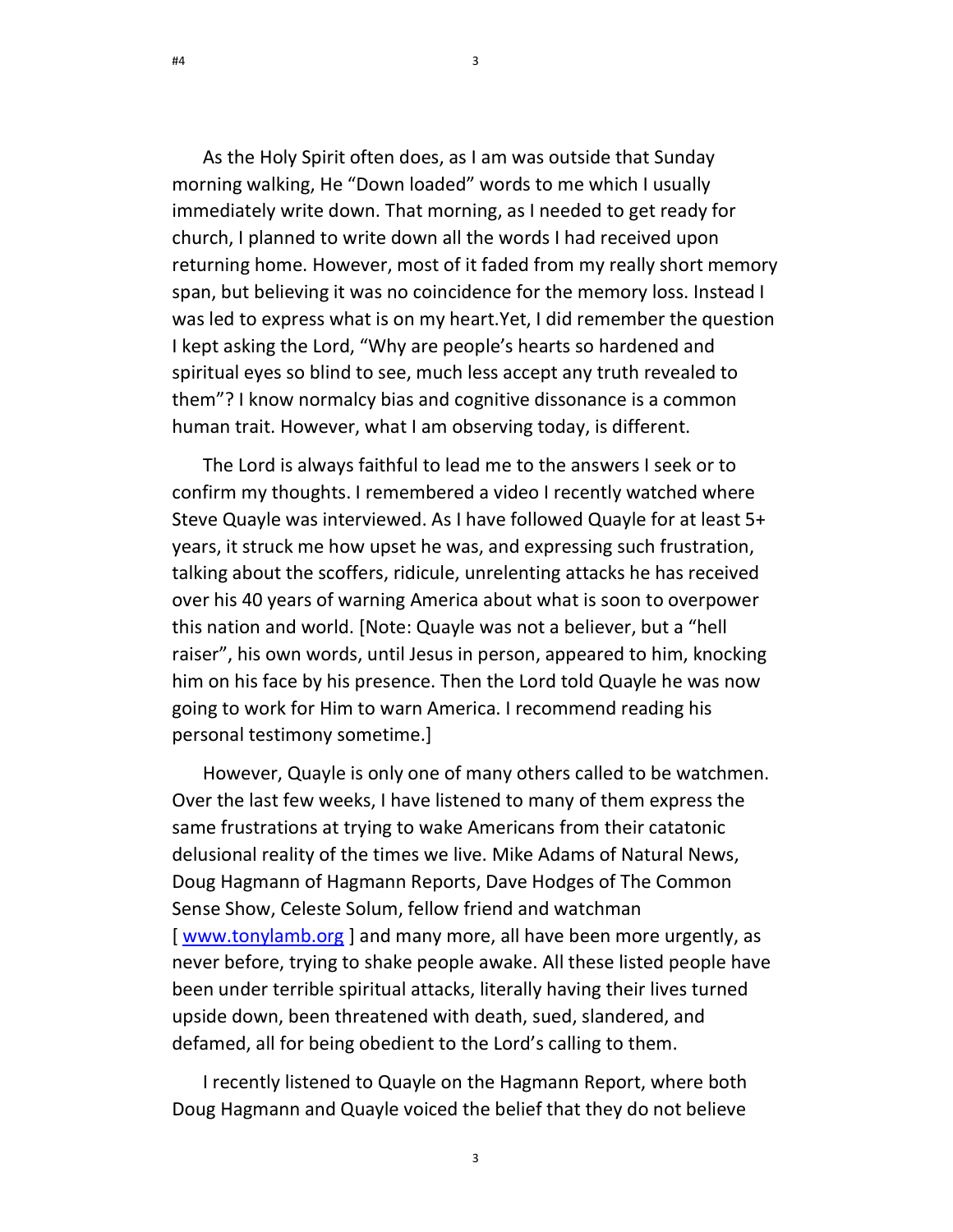they and many others, will be able to continue their warnings. More and more information is being censored that does not conform to government propaganda or political correctness. As Scripture says, the time cometh when no man will be able to work (legally spread the Gospel). Even the Bible will be soon banned, censored, and laws pasted to make it against the law to own or speak from its writings, as hate speech.

I apologize for seeming to be rambling, but there is a "method to my madness", so hopefully I can connect all the dots here soon. Now back to the question I keep asking God about the inability to reach people. As always, I search Scripture and kept recalling the verse that says, "Because they refuse to hear or except the truth, preferring to live in unrighteousness [anything not in God's will]. Then I remember the verse, "I [God] will send them a strong delusion so that they will believe the lies." Other verses warned a time would come when men will not stand for sound doctrine, but they will follow a perverted gospel, following their own desires, seeking what seems right in their own eyes."

Perhaps I thought, this was part of the answer. Then last night, I listened to Pastor JD Farag of Calvary Chapel Koneohe, in Hawaii. Farag has for 12+ years, on Sunday, always follows his normal sermon with a prophecy update. What peaked my interest was that he started out reading quotes from a Russian ex-KGB agent who defected to the U.S. The agent was giving a warning to America how the Communists had a decades old plan to take down America. Well that was not knew to me, but then it was quoted, as the man said, "Eighty-five percent of espionage is psychological warfare to change perception of reality of every American. He continued to say once this process is complete, that despite all the evidence presented- "it is almost impossible to change these brainwashed minds."

 No wonder, as part of the Communist Manifesto, is to gain control of a nation's school children as has happened in the U.S. The Lord thus answered my question with the mentioned Bible verses and the comment from Pastor Farag as to why the average American has such a closed mindset. It is both spiritual and pathologically. Now another piece of the puzzle has been put into place.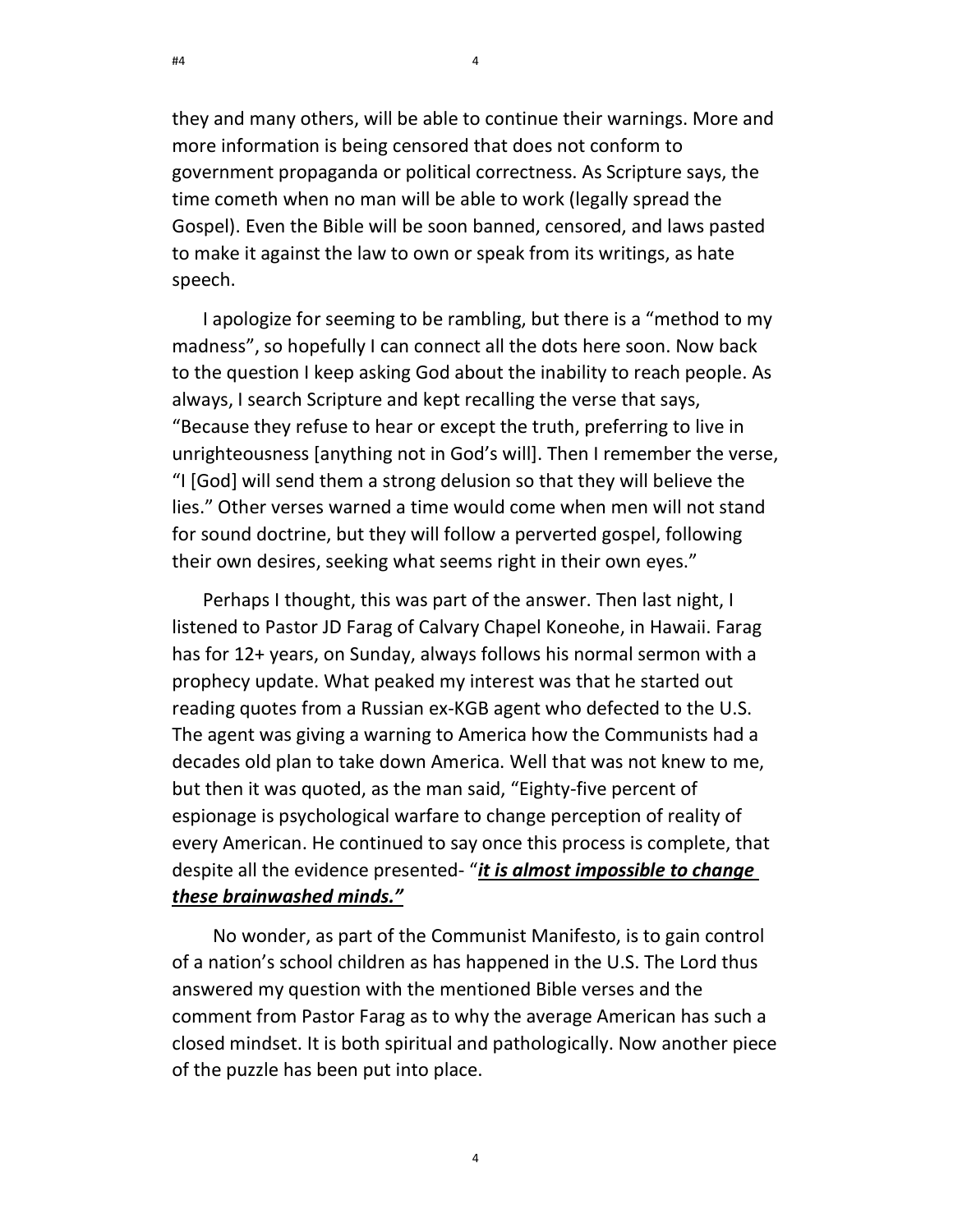[Note: the link to Farag's (must see) video concerning this KGB agent and just stated quote, as well as an important and urgent End Time commentary from the pastor.] Can be seen at:

www.harbingersdaily.com/jd-farag-bible-prophecy-update-june-14

Having established the average person's mindset, I would like to discuss some of the serious ramifications. Using my self as an example, I called my half brother in North Carolina a few days ago. I have not seen him in 30+ years, but we do on occasion talk on the phone. He and I both attended parochial school so he has had enough religious training to know who God and Jesus are. Talking to him, bringing up the subject of End Times, he did not believe it. He proposes to be a Christian, but does not attend church. In our conversation, he quoted biblical verses, mostly those old, worn-out, frequently used cliches. Obviously he probably has not cracked open a Bible in years. Yet he believes he knows all the truth of Scripture and is in good standing with God, which I find a typical mindset from almost everyone I speak with- even pastors.

However, it did not take me long to realize witnessing to him was a futile effort. Yet, his attitude is little different from almost every one I try to converse intelligently about the current events, the Bible, and Jesus. In fact, most of the pastors I have met with to give warning of coming judgment, have considered me at best humorous, as I have no theological education. Personally I considered that point a blessing, as my mind has not been polluted with the current liberal theology taught in many seminaries.. Yet, why should I expect any different a response, since I have found none except your church that teaches prophecy. Most churches seem to have discarded the 25% + part of the Bible that is prophecy.

The point I am trying to make, is that the average person, including most Christians, are clueless to the "Signs of the Times", having minds hardened against any facts or truth. As I was told by one pastor, I was listening to demons. A now dear brother in Christ, who is a watchman named Tony Lamb, has written a book, as instructed by the Lord, about the visions and dreams of warning given to him [the copy I gave you], and uses his own meager money to mail the book and a CD of his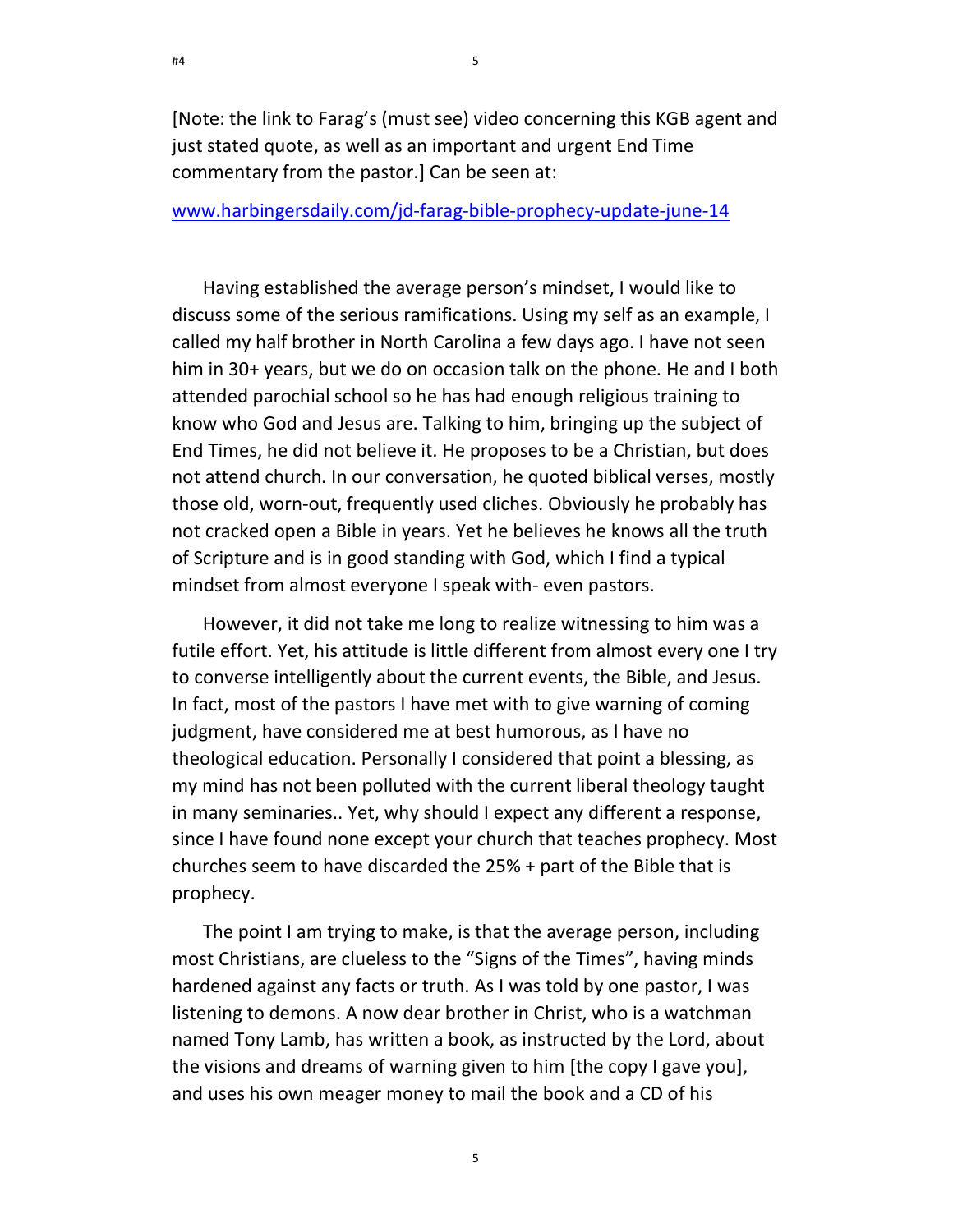testimony to thousands of pastors across the nation, with almost no response. Yet, one of the two who have responded, told him also that he was listening to demons. As I told Tony, we are in good company since the Pharisees accused Jesus of being from his father the Devil!

6

 As one last personal example of the closed mindset, two days ago while at my regular doctor's appointment, the conversation turned to vaccines. He knows I will not take anymore vaccines since he gave me a flu shot five years ago during my first appointment. I still got the flu, but the important point was that I have never been so sick in my life, literally taking a month to recover. I related to him, concerning the new covid vaccine they are developing, that my research revealed some big concerns. I asked if he would like me to send my research. Push come to shove, my doctor ended the conversation by expressing the typical closed mindset of the average individual, as already discussed. He told me, "I do not care how many research papers or medical journals quotes you send, I will never change my mind that vaccines have saved the world from all diseases and all are perfectly safe. From a spiritual sense, I discerned he was bowing down to his god of medicine!

[Note: In a following lists of videos to watch, notice the website titled, "To Vax or Not to Vax" with important information on the coming Covid vaccine. Also read the accompanying video article by Natural News titled, "London scientists genetically, alter human embryos with disastrous results." Also read the posted video by Dr. Andrew Kaufmann as It relates to another threat from this new vaccine that is being developed against covid.]

In closing this discussion on the inability to reach people with the true gospel and a plethora of threats, it has become depressing to me and many others. I have people say you can not save the world, so just give up and quite trying. Frankly I would be happy to save just a few lost souls. Then I think of the prophet Jeremiah who wanted to stop warning Israel, but related he could not, as it was a like a burning fire in his chest, trying to get out. [Well, it is that way with me!] As I do not have the resources or expertise to build a flashy website and create spectacular videos, I am resigned to making comments on others websites. As I sit having a "pity party", I hear of those like Quayle who DO HAVE the resources, but lament the inability to reach and open more minds.

#4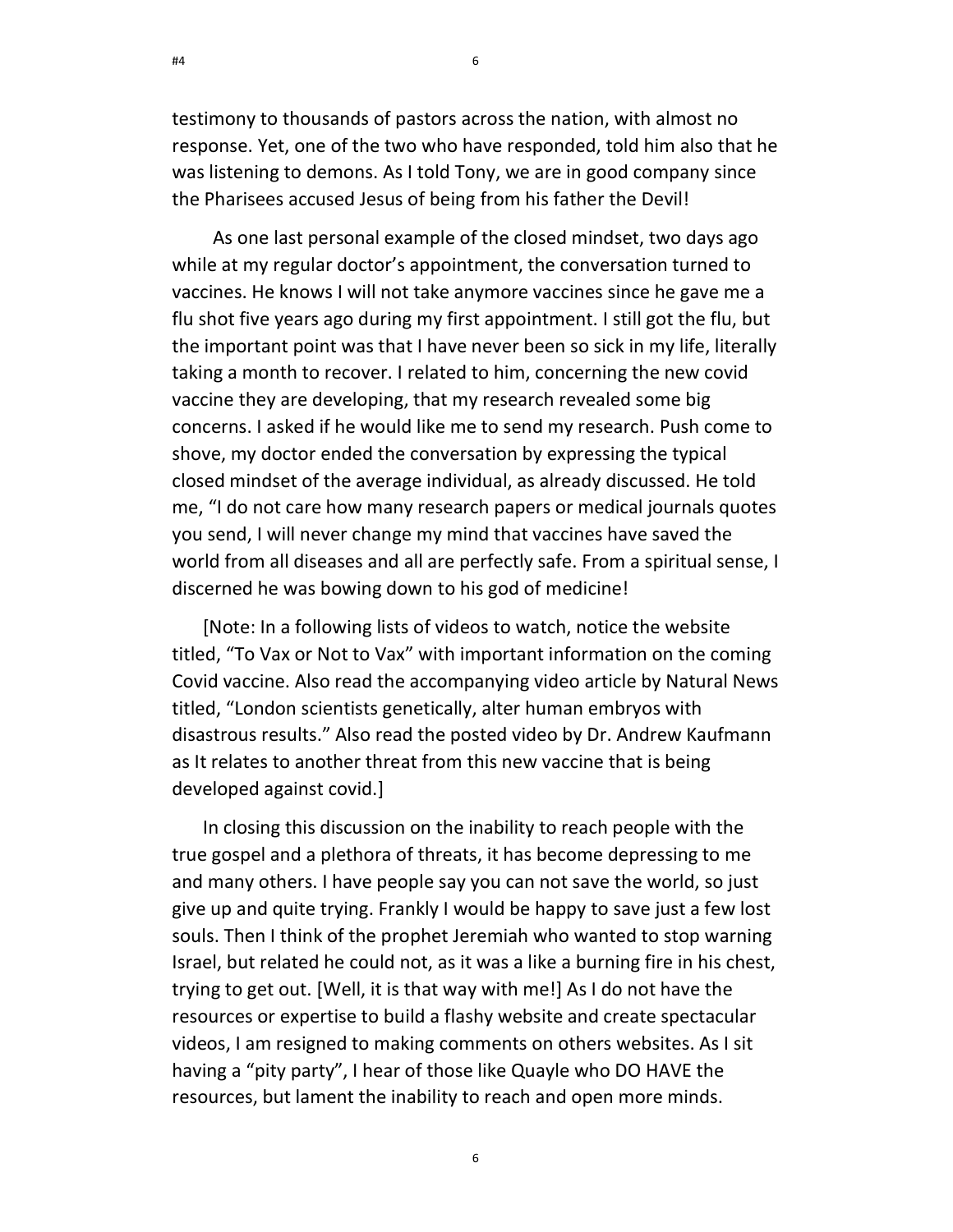Instead, I use others postings to comment against what I feel the Holy Spirit tells me. From the largest to the smallest church and their pastors, I am not afraid to tell them when I believe the Lord reveals they are wrong. I don't use a made-up internet name when I post, but use my real name. I am not afraid to speak the truth if I know it is according to scripture. Case in point: I was listening to a very well known evangelical pastor with a huge ministry and do learn a few things from him, however when I feel they are leading people astray, I speak out. I have learned over the years attending both mega- large- and small churches, many have serious faults. Yet, as in the past I stood by and said nothing, now the Lord will not let me sit and say nothing when that burning fire comes into my chest, telling me they are teaching a false doctrine, I have to speak-out.

7

Following is a typical comment I post dozens of times a month. My posts do not concern the 95% of truth, but the 5% that is false and leading many to destruction. I tend to tell it straight as to what is on my mind. The following post is in response to this mega pastor who caught my attention because he refuses to tell people the truth about the End Times and prepare his flock for what is coming. (I believe he is fully aware of the truth, but skirts around the truth as not to offend any of his thousands of followers. Following is my response to the pastor's sermon titled, "Has the Church Surrendered?"

"Yes, the American churches for the most part have surrendered to political correctness and compromised the true Gospel to conform to the developing political correctness and developing Anti-Christ system. For this reason, the U.S. will fall in one hour in judgment because this nation has been given more light of the Word and truth. Yet, the nation has been allowed to turn from a Christian, to a corrupted secular nation. There will be no reprieve,this nation's fate is already determined. The final goal of the globalist, Luciferian/Illuminati, Free Masons, Muslim Brotherhood, the U.N., and many communists front groups, are about to complete their decades old plan to bring the nation down.

To the Christians of America, who truly know their God and Saviour, I warn to get prepared, as we are already in "The Time of Sorrows"and about to enter the Tribulations of Revelation. To those sitting on their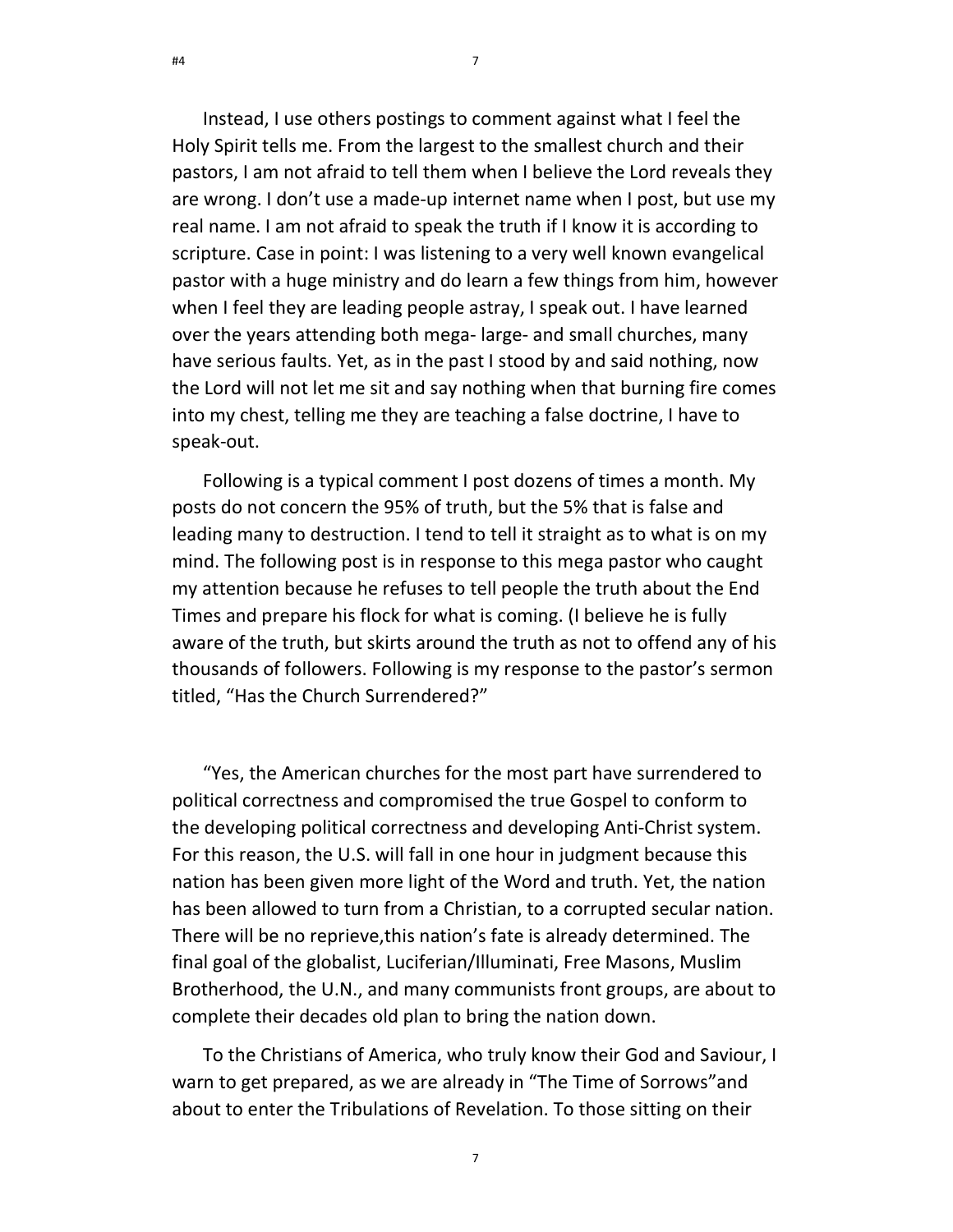hands waiting to be raptured, be warned that you will probably be here to experience part of the Time of Sorrows. If the Rapture was to happened now, most lukewarm Christians will be like the five virgins in the parable who had no oil and not ready, only to be left behind. To the many pastors NOT teaching prophecy, sermonizing to those seeking soothing words for their itching ears, and promoting a false prosperity gospel, their lost souls are on your heads! Believe no man's word, but take it to the Word, praying for Holy Spirit discernment. Any man teaching that one can take the Mark of the Beast because God knows their true heart, is a wolf in sheep's clothing. If any pastor tells you to take the coming vaccine, run from that church.

Most Christians do not even know their pastor may be one of the thousands of clergymen who have joined the government's Clergy Response Team, agreeing to follow orders under martial law or civil unrest. They will tell you it is biblical to obey authority, like telling you to turn in your guns or take the vaccine. America, wake up! Most of you have no realization of what is coming upon you by our corrupted, compromised, and treasonous government leadership and the New World Order laws and many treasonous former presidents have signed. There will be no where to hide, but under the wings of the Almighty. Read Psalm 91 to see the promises given to those that are truly born again and love Jesus more than life, in complete, childlike faith and trust, never willing to deny his name. Scripture warns of a Great Falling Away from the true Gospel in these end times. Do not make the mistake of failing to seek God with all your heart, soul, mind, and strength. Again, I warn to trust NO MAN'S WORD, BUT ONLY THE WORD OF GOD (JESUS), and that means even your pastor, deacons, elders,priests, biblical scholars, or the Pope's word, unless it strictly follows the Scriptures."

As another example, I will relate a posted comment considering another false prophet that has been appearing on many websites, talk shows, and Christian TV. Watching an interview titled, "Current Events, Prophecies, 11:11, and More with Mark Taylor or Cycles of Faith with Dr Paul R. Oebel" [Note: I rarely mention the name of someone when I am led to respond about their apostasy. However, this show was so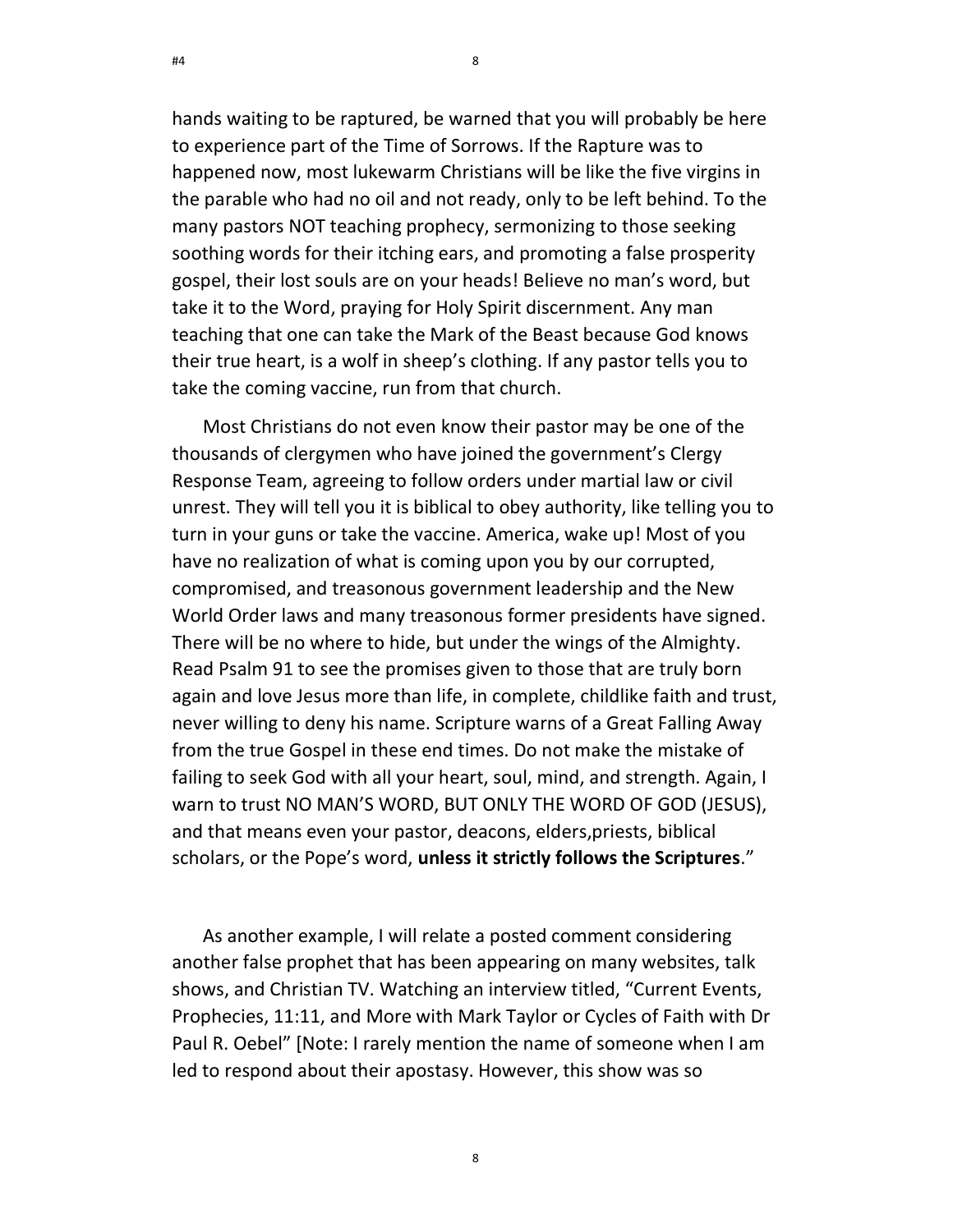egregious, that the fire in my chest, I previously spoke of, was ignited to respond directly, using his name.] My response was:

"I stopped listening to this false prophet months ago. I only watched this video because I wanted to see how Taylor explained the number 11:11 that was mentioned. I found myself dumbfounded by the mountain of false prophecy and untruthful claptrap. This is the worse disinformation campaign I have seen so far. I do not know where to begin. So, I will stick to the most egregious falsehoods. First, in the attack on "Gloom and Doom" preachers teaching prophecy as irresponsible for inciting fear. My response is the lack of fear of God in the land that is the real problem, not prophecy teaching.

#2. Taylor is no different than the army of wolves in sheep's clothing with their "feel good", prosperity, seeker friendly, and everything will come up smelling like roses messages. They promote that "God is Love" and only wants to bless you and fulfill all your heart's desires. Yet, they fail to tell you God also demands justice, often by judgment.

#3. The contention that the Gloom and Doom pastors are preaching prophecy to spread fear, is just the opposite. [Talk about when good will be called evil, and evil good, which is now manifesting.] The truth is that few pastors in America even teach any prophecy, even though it is 25% + of the Bible. I had a Lutheran pastor tell me he did not teach prophecy or about sin, repentance, and judgment because no one wanted to hear it! This statement only confirms my warning that our problem is to many seeker friendly pulpits spewing only a happy message to sooth the itching ears of their congregation. They fear man more than God. These are the same churches that hide behind their 501c 3 tax exemption as an excuse to not talk about the many egregious political corruptions.

#4. The most egregious damnable lie spewed forth was that America is going to recover into a golden age of prosperity under Trump. The president will arrest all the bad "Deep State"criminals and traders, restore order, and make everything right. If Taylor read and studied prophecy, he would understand that America is NOT coming back. Just the opposite, as this nation is and will be brought down. Because this nation has refused to humble itself, seek God's face, repent of our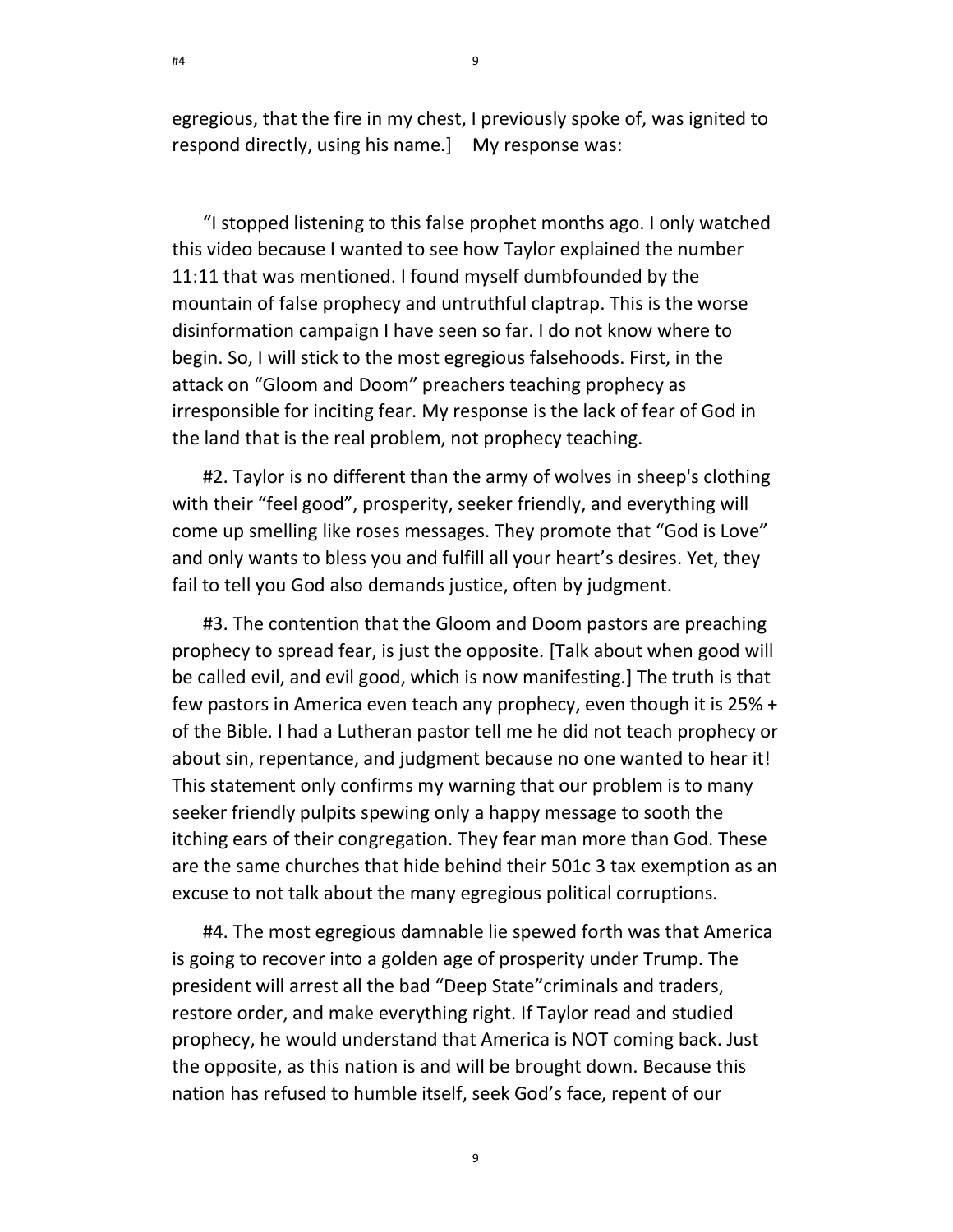numerous individual and collective national sins, and turn from abandonment of its only true Source of all our many blessings, it will fall. This country is even now under judgment. Our people have refused to call unto our Lord in our time of trouble, but rather have bowed down to a man they idolize, idols of political leaders and parties,and the idols of secular institutions of Mammon, like our Banking System, Wall Street, corporations, etc. to save us. Yet, few are willing to turn to God in humility and repentance.

10

#5. This nation has rejected sound biblical doctrine to follow after the Anti-Christ lying spirits leading them to destruction. Refusing to hear and accept the truth, most Americans have chosen to follow what seems right in their own eyes. Yet, Scripture has warned of this very time where He (God) would send a strong delusion so that they will seek and follow the lying tongues. Wake up America! This "Time of Sorrows" is only going to get increasingly worse. Jesus, in the Book of Revelation, warned his church to return to their first love. Your only hope, peace, protector, and salvation from the coming war, famine, and pestilences, is under the wings and shadow of the Almighty. Read and hold fast, in faith and trust in Psalm 91 and cling to all its promises given to those who love the Father and Son Jesus."

I received replies admonishing me for talking against God's anointed prophet. My response to all these comments, is always the same. I do not concern or talk against true prophets, but I do have a problem with those not anointed, except in their own eyes. In the past I have sat listening to false teachings, but said nothing. The Lord, since calling me to be a watchman, has told me to no longer sit back and not speak-out, as I would rather be scorned by men, than disciplined by Jesus and fail him.

Following is one response I sent to a lady that made one of the typical comments I receive, admonishing me:

"Catherine: Thank you for your well though-out response. I guess I was not clear in the point I was trying to reveal. My concern is that many attending these mega churches, are there for the wrong reason. If not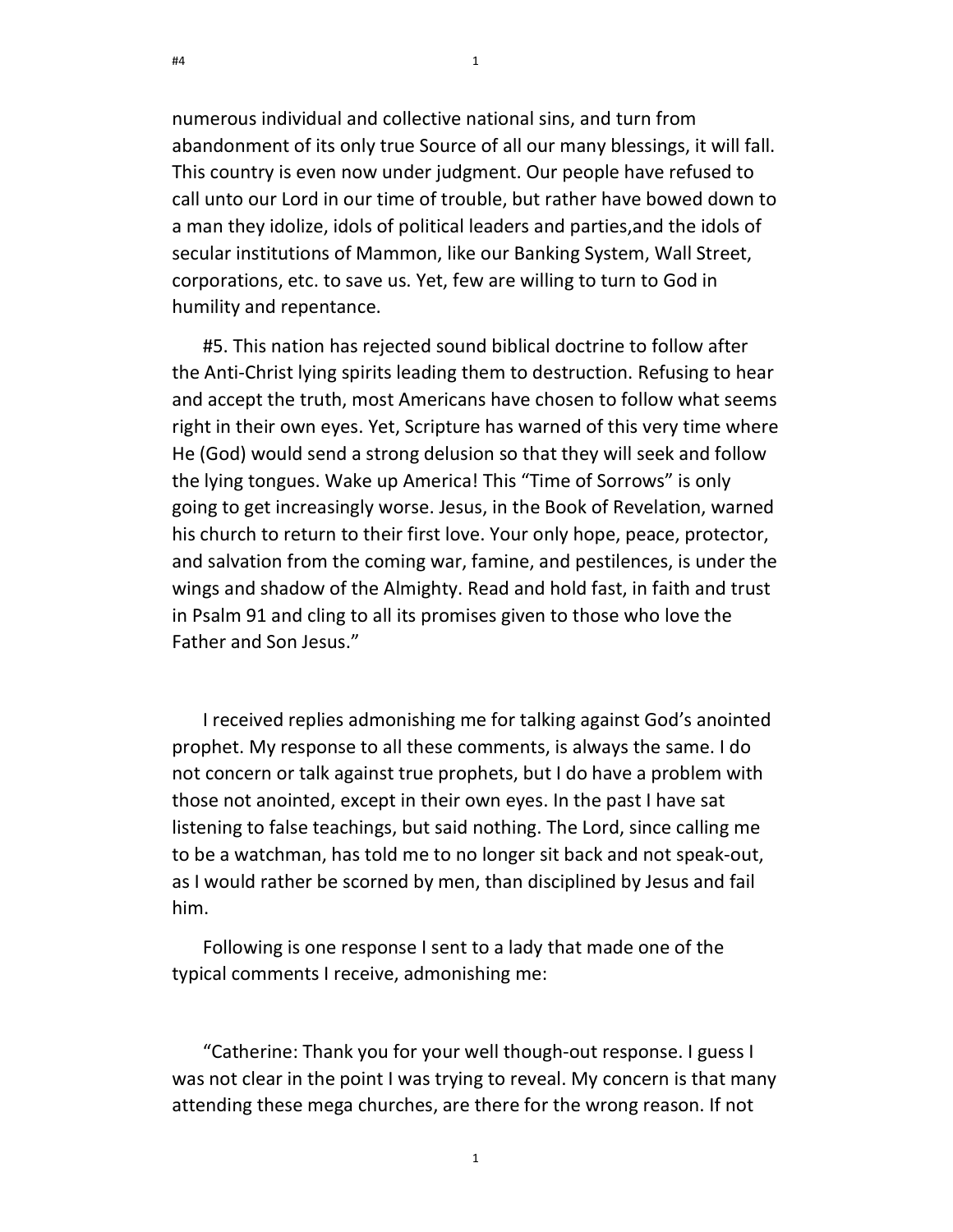for the charismatic personality of these pastors, they would not be in the church to begin with. To many, it becomes a form of idol worship of a man, not Jesus. Decades ago while working a few months in Orlando, Fla., I attended Benny Hinn's church, but soon I realized his services were more based on theatrics than on biblical substance. I could relate many other similar churches, with the same "cult-like" mentality, leading many into perdition. What I was attempting to do was caution against the threat of many attending these churches, having a false conversion of the true Gospel message. As the Apostle Paul warned, calling it a repentance based not on a godly grief, but a false worldly grief unto repentance or acceptance of Jesus. The Lord has shown me that we are not to believe any man's word without taking it to God's Word in prayer. Many mega churches, including a couple I attended, have ended badly, not always because of mostly sound doctrine and teachings, but that the message was wrongly perceived, false interpretation, or was misused. God will not be mocked, and any church based on a personality attraction alone, not on Jesus, will not stand!

11

Scripture warns God first sends judgment to his church, exposing its sins, before moving to expose the sins of the nation and its leaders. God is even now beginning to shake everything that can be shaken. My concern is that when the Lord exposes a false belief system and the sins of a nation's leaders and institutions are exposed, then those not truly born again, but living with a shallow belief system, will loose hope and turn away into apostasy from what little faith they have. Often it is not the truth being taught, but the failure to teach all the hard truth or full counsel of the Gospel, even the truth that offends. The threat posed by any large personality led church, is that the message of the hard truths of the Gospel, will not be preached for the fear of offending anyone who are there seeking soothing words for their itching ears. If honest with ourselves, it would have to be admitted that the American Religious system is based on a business model. To maintain growing attendance, ever increasing tithing and building fund revenue, and payroll, there is a forced holding back of important truths. In my research and writing of a book of warning to America, most of the hard truth about this nation is withheld or hidden from us. No differently, our churches have a strong motivation not to speak the full truth, like teaching prophecy, which can be seen as preaching "Gloom and Doom". As most of prophecy teaches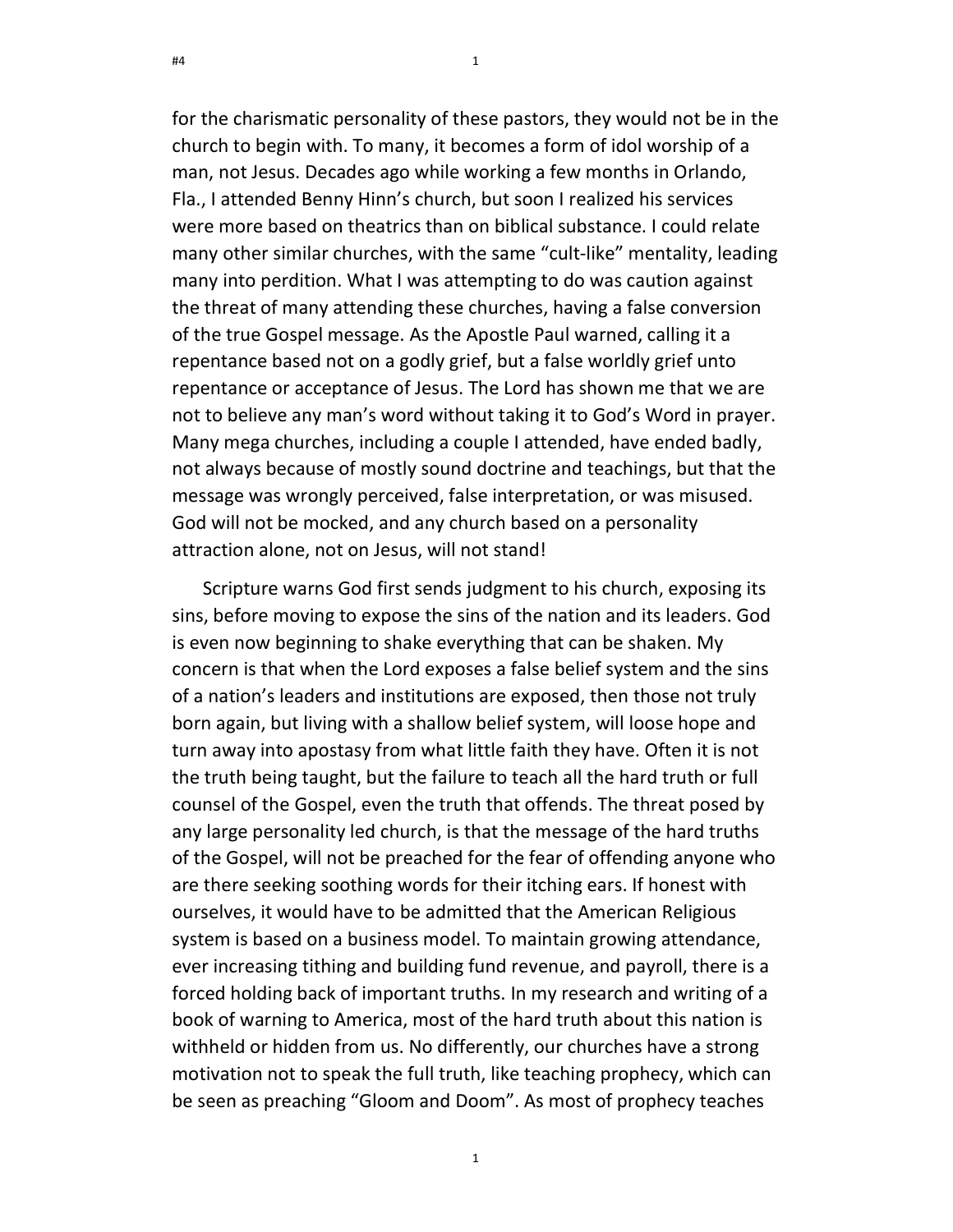about the dire consequences of turning away from God and his commandments, there will be blow-back on that teacher speaking truth. The prophets of old are a prime example of what happens to those warning of the truth about sin and not being obedient to God's commandments. They were scorned, run out of town, stoned, threatened, and many killed. In our current times, they would be criticized, attacked, and slandered for spreading negativity and fear.

To summarize, my concern is that most Christians, much less unbelievers, prefer to live in a delusional world reality, where nary a negative word reaches their ears. They refuse to see the calamities and threats already at the door, swiftly overtaking this nation. As evidence is the very recent mega church pastor who told his congregation that Trump (implying not God), would save America. Para-phrasing Steve Quayle, most Americans are looking for a secular and political solution to all our problems, but there is no solution for a spiritual problem. My heart was broken during the call for a National Day of Prayer, as I saw no call for the nation to humble itself in national repentance, seek God, and call upon him, not Trump, congress, or anyone else to save us from the Covid virus. God will not answer the prayers of the unrighteous, but instead will allow more pain to besiege this nation until it looks to Him alone for help. Like Nineveh, when warned by Jonah of coming judgment, they listened and were brought to their knees in sack cloth and ashes, from the king to the lowest man and woman. Oh America, where are the courageous men of old who were not afraid to offend, but to expose the sin and unrepentant hearts! Catherine I truly hope your heart will be opened to this reply. God Bless"

P.S. The lady did respond, saying, "yes you are right. So many have to have a leader because they fail in searching Christ on a daily basis…….She continued on in a lengthy response, mostly talking about the importance fact that few mega churches are totally submitted to what the Holy Spirit wants. …..to many are self promoters…….What I saw was a very dedicated Christian who has most of the truth, but like us all, will never know everything about the wisdom and majesty of God this side of heaven. As scripture warns, we must all be diligent to not be deceived by self-anointed prophets and teachers. Jesus clearly warned

 $\mathbf{1}$ 

#4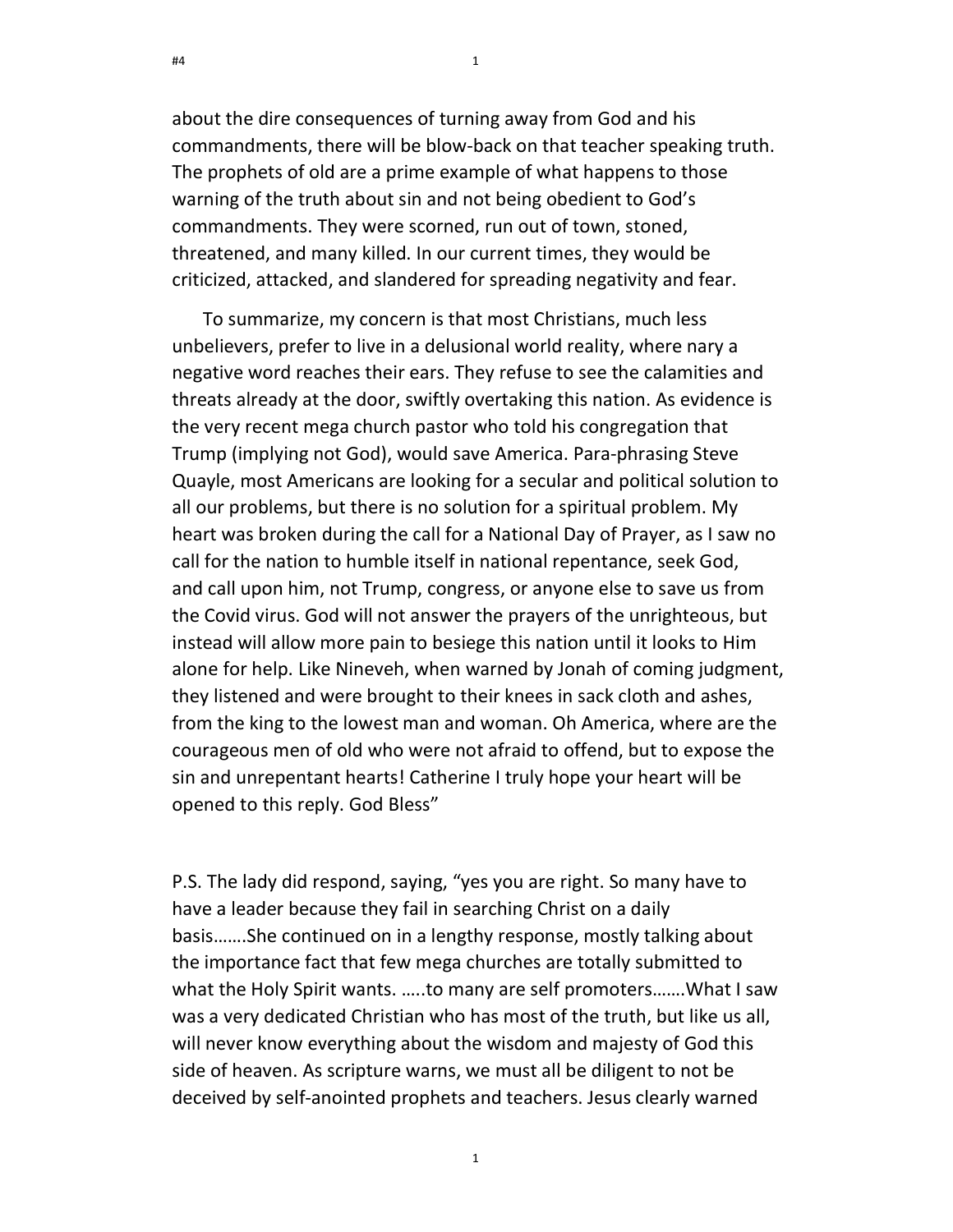many would come, speaking in his name, but even if they perform great signs, healing, casting out demons, He said: "I did not know them!" On the day of judgment, they will be cast into outer darkness to dwell with their true father, Satan.

I believe there is no man able to express better the times we live, than the late Pastor David Wilkerson. In a sermon he gave over nine plus years ago, he warned of the state of many of the end time churches titled: "Last Days Deception". Para-phasing, Wilkerson was especially concerned that many churches would be transformed into a perverted Gospel by men appearing as an "Angel of Light". The emphasis would be on their own opinions where they would glory in wealth, contemporary wisdom, and competing to have the fastest growing church and most comforting message. They will brag of book and CD sales, how many nations their TV ministry reaches, and relishing the recognition. These fast growing churches will use a growth formula, even attending seminars to learn the latest techniques.

Wilkerson quoted the Apostle Paul's writing, warning of a new gospel, preaching a different Jesus and a message of **perverted** accommodation. Paul further warned that the conversion message would be transformed to bring one to the foot of the cross, but would not take one beyond the cross to death, burial, and resurrection in Christ. Wilkerson warned God demands one go through the cross, dying to self, giving the Lord his all, including body, heart, soul, and mind. The carnal man, in his mind, intellectually seeks all the benefits of the cross, but not the demanded sacrifice of self.

There are three ways the perversion of accommodation infiltrates the churches, Wilkerson related. First, through the love of pleasure. Seeker friendly churches, so in vogue now, even if unintentional, makes sin acceptable, like porn, to watch TV that denigrates Jesus, glorifies premarital sex, homosexual lifestyles, and many more examples of unrighteous living, political correctness, allowing Christians to become accomplices to corruption throughout our society by indifference and apathy. Secondly, accommodation to lack of self-denial. Thirdly, allowing offense of the cross where to publicly mention Jesus is offensive. It has become even illegal in many countries, to spread the gospel that says,

 $\mathbf{1}$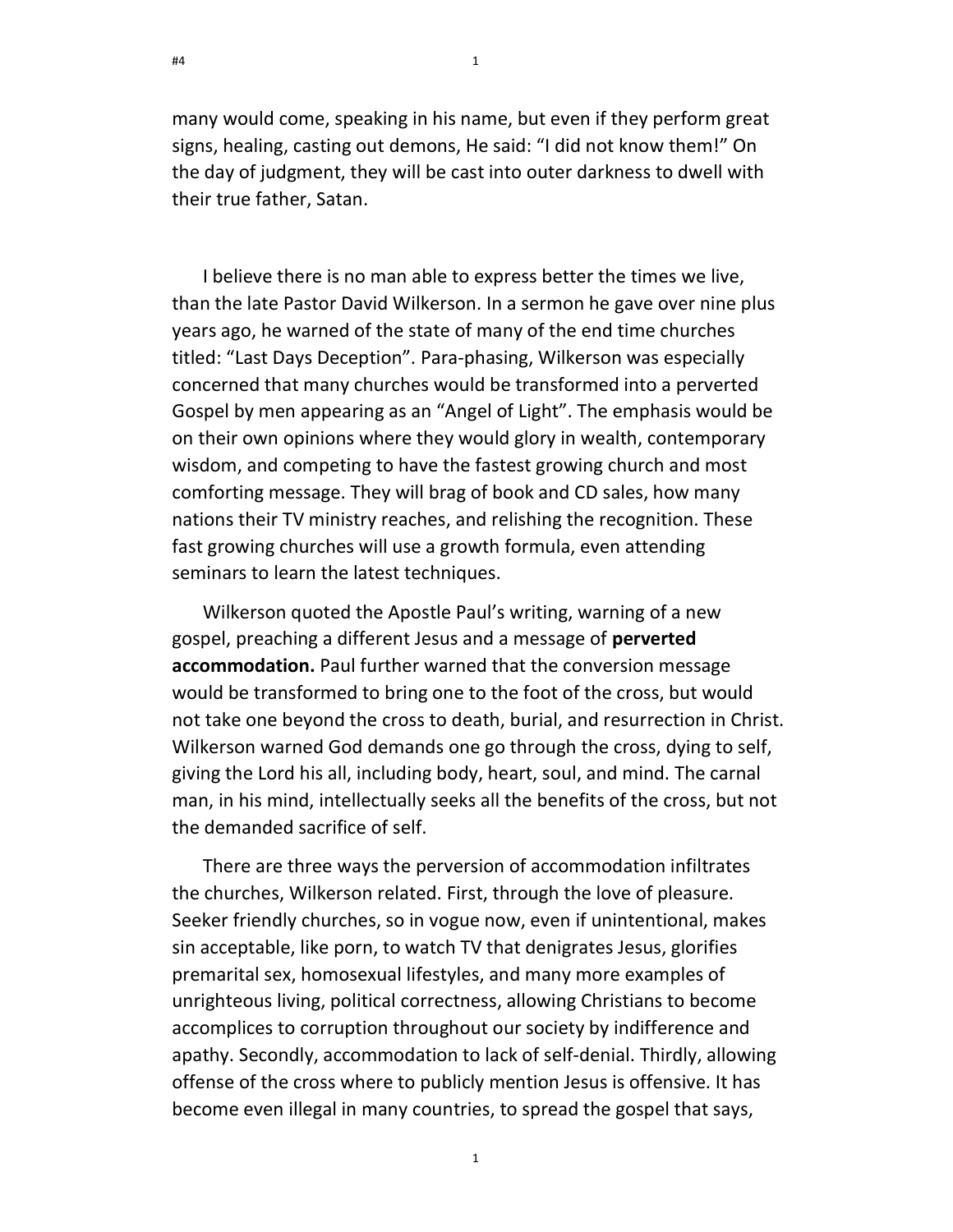14

"Jesus is the only name on earth or under heaven where a man might be saved." It is now considered hate speech in some European nations with threatened fines and even jail sentences.

A good summary of what was just discussed, Wilkerson related to story of a man he spoke with who attended a mega church. The man loved the church because he was never afraid he or any friends and family he invited to attend, would ever be offended by any of the sermons. That says it all why the modern churches have mostly been infiltrated by an "Angel of Light", the Anti-Christ, teaching a different Jesus Christ and gospel. Those attending these churches, have preferred to accept accommodation rather than see or hear truth. A carnal man not reborn again in mind, spirit, and soul, are no different than Pontius Pilate, who asked Jesus, "what is truth?" Yet, the greatest embodiment of all truth was standing before him, but he did not have the eyes to see or ears to hear! Let each of us pray, that when confronted with truth, we will not fail to see it or worse, ignore it.

Now, would be a good time to warn of what is about to come on this nation. To those pastors teaching "God will never judge America or that America will recover to come great again, don't believe it. As our nation was given the greatest blessings of any nation in history, so shall this nation's judgment be a double portion. As a nation sat on a hill, a shining light unto the world, America you have turned your back on your only true Source of blessings and protection. Your enemies are even now sharpening their swords and planning the dividing of your land. In the following video by Dave Hodges, is detailed just a portion of what this nation is going to experience. Get ready and be prepared for a time unlike any in our history. For those lucky enough to survive death, the Lord himself will be your only salvation and hope. The evil that has been arrayed against this nation is much worse than most can imagine. Yet, fear not, if you truly know that you have accepted the true Jesus, He is watching over you. As many may not live to see the Rapture or will miss the Rapture, Jesus is the only answer if one is truly born again and washed in the cleansing blood of the Lamb.

[use your browser and type in The Common Sense Show America's greatest asset, then read the article "America's Greatest Asset Going To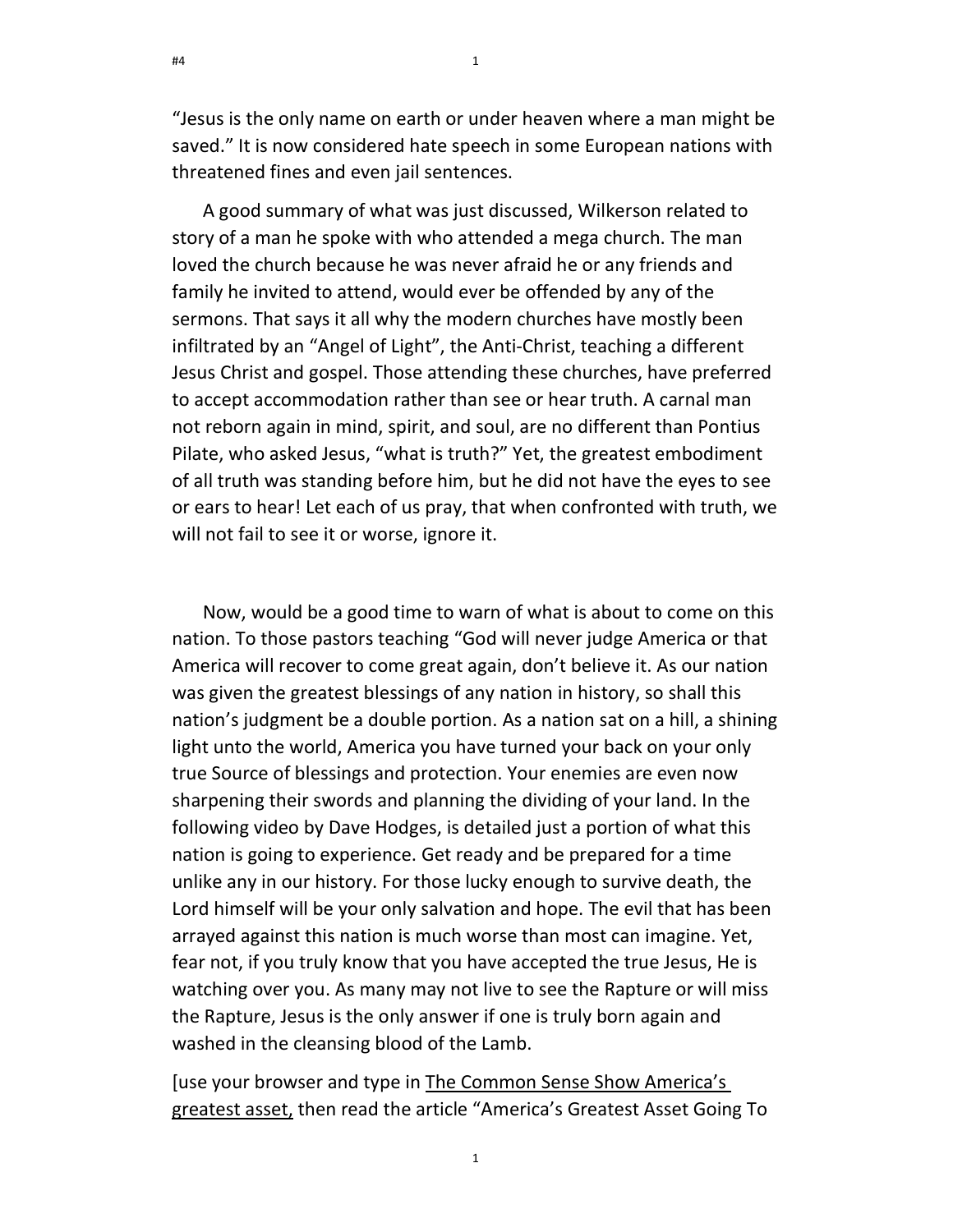Be Handed Over CHICOMS [Chinese] Prior to Planned Destruction American Empire. [This is a must read article.]

### Referencing:

www.whatchristianswanttoknow.com/whats-the-difference-between-go dly-and-worldly-sorrow Before summarizing what is about to face the nation, I wanted to emphasis how to truly know your saved. This morning I read an article that I found very informative and helps further explain the dilemma this nation now faces with blinded spiritual eyes. In a letter to the church at Corinth, the Apostle Paul told them that they "felt a godly grief, so that you suffered no loss through us" (2 Cor. 7:9b), so did he mean repentance? Godly grief produces a repentance that leads to salvation without regret, whereas worldly grief produces death". Paul saw what a earnestness this godly grief has produced in them (2Cor. 7:9a). A true repentance, led by the Holy Spirit, is the only way to true salvation. A worldly grief leads to damnation. [Note: this false repentance is more evidence against "Once saved, Always Saved", since many who follow this doctrine were never truly saved.] Let me use an example that OSAS is a dangerous doctrine.

Before I decided to discuss the OSAS doctrine, I prayed about it, knowing it would offend many who hold so tightly to this belief. However, the Lord made the decision for me with an occurrence I will discuss. My intent, since the Lord called me to be a watchman and to warn this nation, has been to reveal what I am shown by the Holy Spirit, no matter the offensiveness it causes.

I believe it was no coincidence, that this morning (Sat., June 20), I had an experience that solidified by rejection of OSAS. Over the last few weeks, I have been really attempting to determine how to respond to what I call a "Cult of OSAS believers fanaticism" now prevailing online. A godly young man whose religious commentary is followed by many, was expecting, to receive the normal negative comments, that all YouTubers expect, but not the storm of a concerted, organized attack against him personally. Strangely, this young man actually believes in OSAS with a few requirements.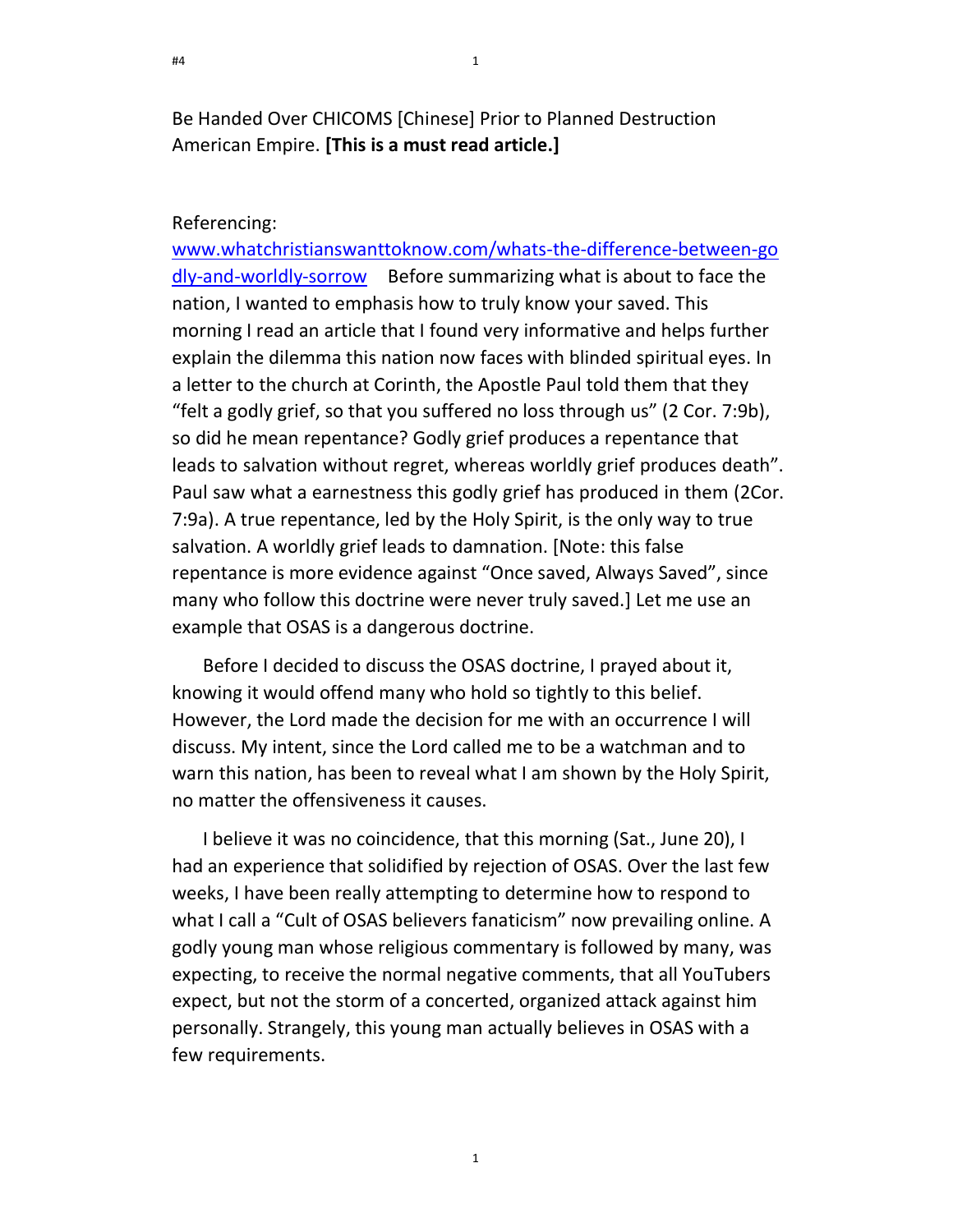I personally have written an article on my beliefs about OSAS being a false doctrine. [The article is on my website: www.endofbegining.com under title, "Satan's Second Greatest Lie"] When ever I comment on a website about OSAS, it seems that the adherents to this doctrine just regurgitate a few worn-out Bible verses. Yet, when I try to go into a deeper details, by asking some hard questions, it ends with me being blocked. I never receive any answers to my questions. I just accept it as part of the current mindset to being not interested in any discussion that questions their belief system and cognitive dissonance. If push, comes to shove, I have had these people become unhinged, resorting to name calling.

The proceeding paragraph, is meant to sit up the following incident about this morning's occurrence. As I was getting a cup of coffee at my little small town convenience store, there was an elderly gentlemen with a walker, was sitting alone at a nearby talk. I told him good morning, intending to leave, but he started talking to me. I could tell he was lonely so I took his invitation, to sit and talk with him for awhile.

As the conversation started, it quickly went from weather and the corn crop, to him talking about going to church. I more intently listened because apparently he had no church he regularly attended. So, thinking I could invite him to my church, I soon thought better of that thought. The gentleman began telling me how he tried attending local churches, namely two or three. It was his excuse for not further attending any of these churches, that I must admit, had my jaw hanging open in disbelief. This man was named Guy and related that every church he tried to attend, all the old ladies (he called "harpies") could not keep their hands off of him. They would touch him and even "feel him up" while he sat in the pew. Now, having seen this man personally, I would find it hard for any woman, that was not blind and deaf, would voluntarily "feel him up"!

Enough said, now for the point I wish to make. As God can truly, at times in speaking to his children, use a sense of humor, I found this incident a humorous answer to my question prayer about including a discussion in this letter about OSAS. As I made a fast exit from the store, driving home, I was laughing to myself and pondering why I so often find people like this gentleman. I began to replay the scenario in my mind,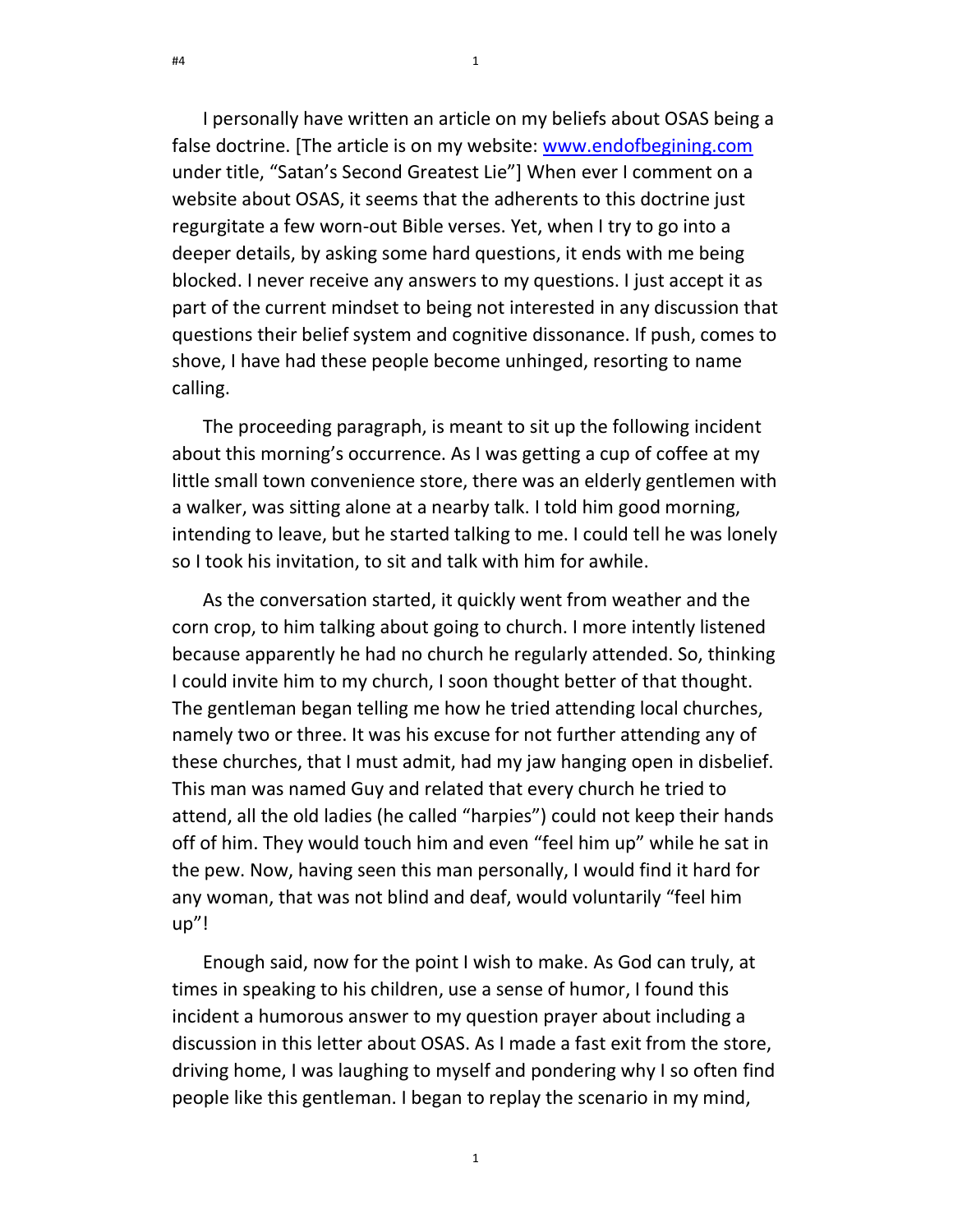thinking Guy must have been raised in a religious family and somewhere in the past "accepted Jesus" and been water baptized.

I pondered further, thinking according to the OSAS crowd, Guy was saved, even though he was obviously not a real church goer or exhibiting any true Christian values, and certainly had not forsworn sins of the flesh and lust, at least in his thoughts! This leads to my often asked question, just what could one do to lose their salvation. According to the OSAS crowd, nothing. Then this leads me to ask, what if a believer in Christ, later denies Him? What if they took the Mark of the Beast? What if they blasphemed the Holy Ghost? What if, after accepting Christ as Lord and Saviour, they continued to live a life of sin, believing they never had to repent? As taught by one large OSAS online Pastor says, "The nano second you accept Christ, all your sins are forgiven past, present, and future, implying even if you have many unrepentant sins."

Other questions I ask include, your belief says," That one is saved by Faith Alone, and not by works", but what about scripture that says, "Faith without works is a dead faith"? What about when it is written, you will know a true Christian by their works? How do you explain the parable of the Sowing of the Seeds, where it describes the seed that landed on swallow soil, received the word of Christ, but did not grow, falling-away into unbelief?

My bottom line question is always, "Then if you accept Jesus, acknowledging you're a sinner in need of a Saviour, and are baptized, then believe, no matter what you do, your salvation is guaranteed, then why not live a carefree life, no worrying about sinning, not do any good works, attend church, witness to other lost souls, as you have a "Get Out of Jail Free Card"? My bottom line belief is that OSAS does nothing to build up the body of Christ, but gives free rein to live in the world, no different than an unbeliever. Of course the obvious answer is that many are never truly born again, baptized in water and in the Spirit, and completely surrendered their lives, body, soul, and spirit to Jesus.

My intent in all my writings and book have been to prepare this nation, mostly its Christians to the truth of what is coming. Also to warn of false doctrines, like the modern version OSAS now flooding the internet. Four years ago, I was led to place an advertisement in my local small town newspaper titled, "A Great Shaking is Coming to America". It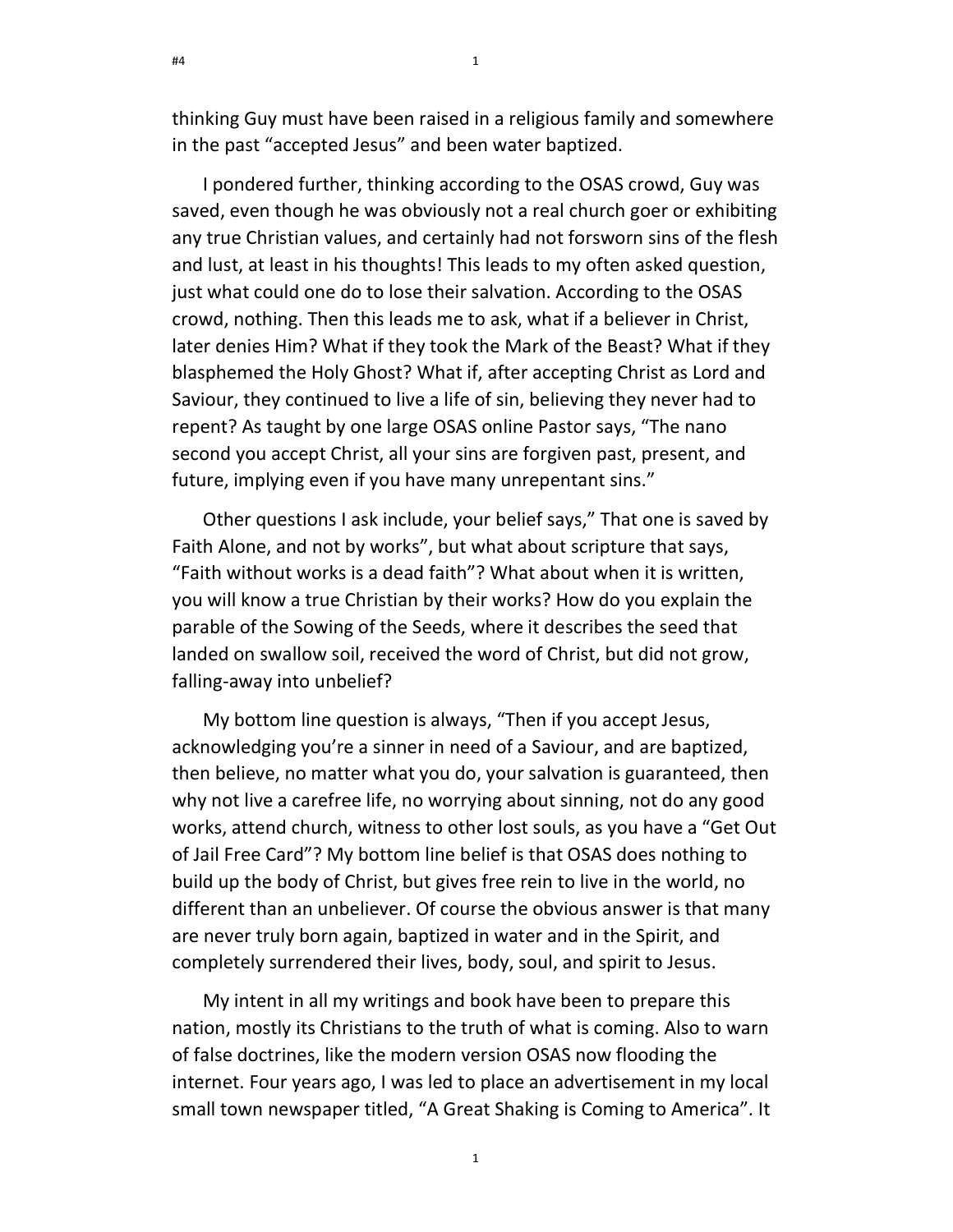was an invite for a few Christians with some insight of the times, to gather for prayer and discussion. I only had one response. This was a good indication that very few are awake.

As my primary purpose has been to warn America of impending calamities coming against our nation. Following are just a few days headlines of warnings:

www.thesun.com.uk China unleashes massive revenge over deaths after India vowed revenge over deaths of 20 soldiers as WWIII fears grow.

www.stevequayle.com/index.php?s=33&d=2466 "Subject India vs China in the mountains escalating and may become the Flashpoint for World War 3." Article related how India has brought all their front line defenses active and forward in the mountains and along the ring of crowns in the ocean around India all the way to China in the South China sea. …….This means India has prepared fully for a hot war with China. [Note: As Steve Quayle is often censored, if the above link does not work, just go to www.stevequayle.com and pull-up the "Q Alerts" on the top right-hand of his site, then access archives.]

www.alt-market.com Globalists Reveal That The Great Economic Reset is Coming in 2021. The pandemic is not going away anytime soon. Everyone should expect that state governments and the federal government will call for renewed lockdown and the U.S. economy ends.

www.cbs.com China races to contain a second wave of coronvirus cases in Beijing. Barricades are being erected to isolate neighborhoods. [Note: Many experts have been warning for weeks of a second coming wave of virus to hit the U.S.]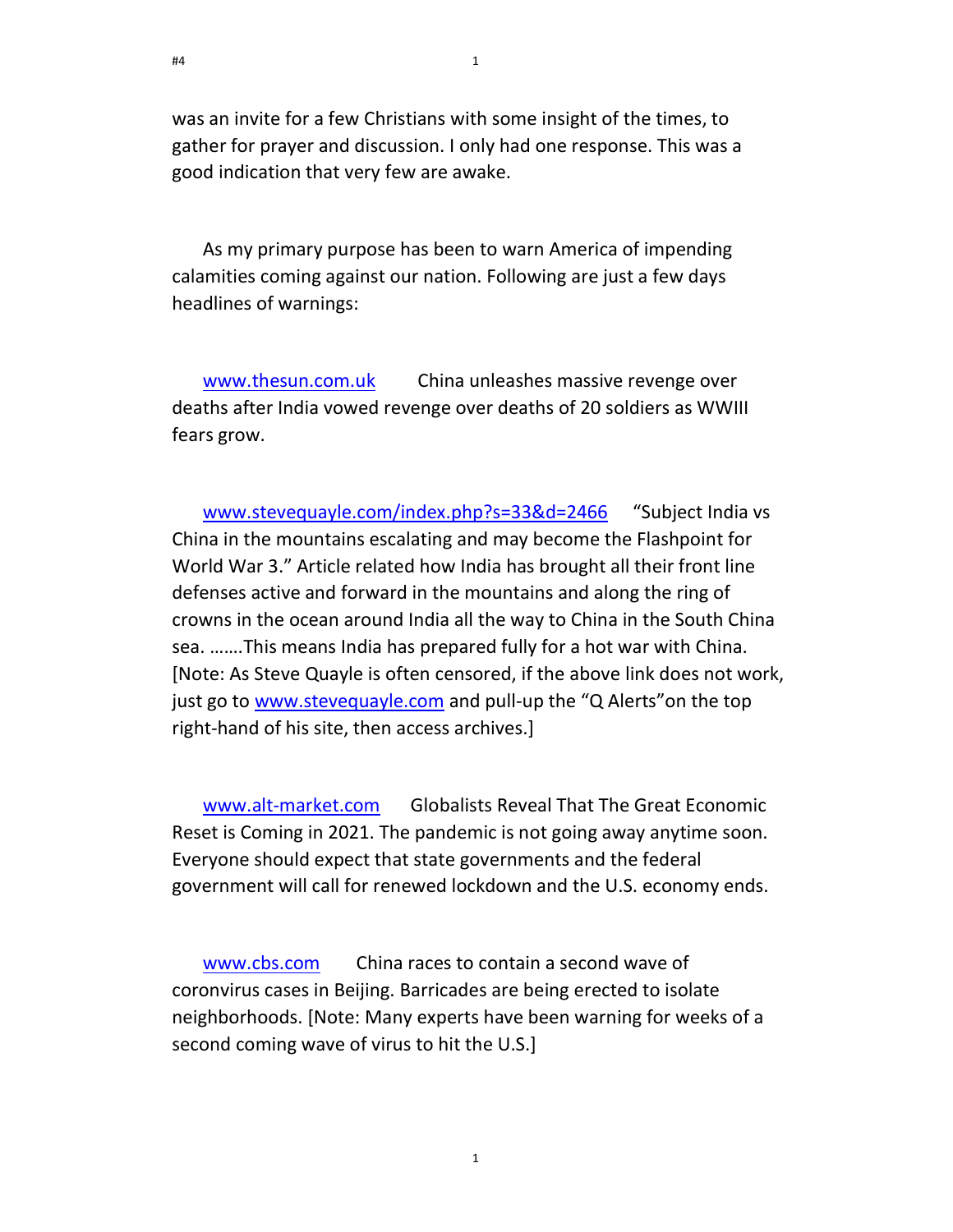www.thecommonsenseshow.com/agenda-21-conspiracy-economics /prophetic-dreams-and-matching-eyewitness-accounts-foretell-imminen t-chinese-led-red-dawn-invasion. Again, if the link is censored, browse The Common Sense Show using key words prophetic dreams, Chinese Red Dawn Invasion. Then look for the following article:

 "Prophetic Dreams and Matching Eyewitness Accounts Foretell and Imminent Chinese-led Red Dawn invasion of America." [Note: I have posted on my website over a year ago of a word I received about America's downfall as described in Scripture. It can be found at www.endofbegining.com under title, "Is America a part of the Babylon System of end times."]

www.allnewspipeline.com "CHINA'S EMP THREAT: America is the most vulnerable country in the entire world to EMP and China could easily send us back to the Dark Ages with this technology."

www.dcclothesline.com "MSM Silence: elitists gather in Swiss town to finalize our enslavement, "The Great Reset" & NWO

www.usawatchdog.com "Takeover of America by Dark Power-Kevin Shipp". Former CIA Office and counter-terrorism expert says, the riots, looting, and arson you are seeing around the country has little to do with so-called social justice and everything to do with the takeover of America by dark powers.

www.articles.mercola.com "New Word Order is Advancing Rapidly". In May, 2020, Johns Hopkins launched an online course to train "an army" of contact tracers, for which hundreds of people joined within hours of the release. This develop is the result of congressional bill HR 6666 funding the hiring of 100's of thousands of these tracers to interview people diagnosed with COVID-19, identify their close contacts who might have been exposed and to enforce self-quarantine. This program may eventually lockdown the nation again when a second wave of pandemic hits U.S. It will quickly evolve into a forced vaccination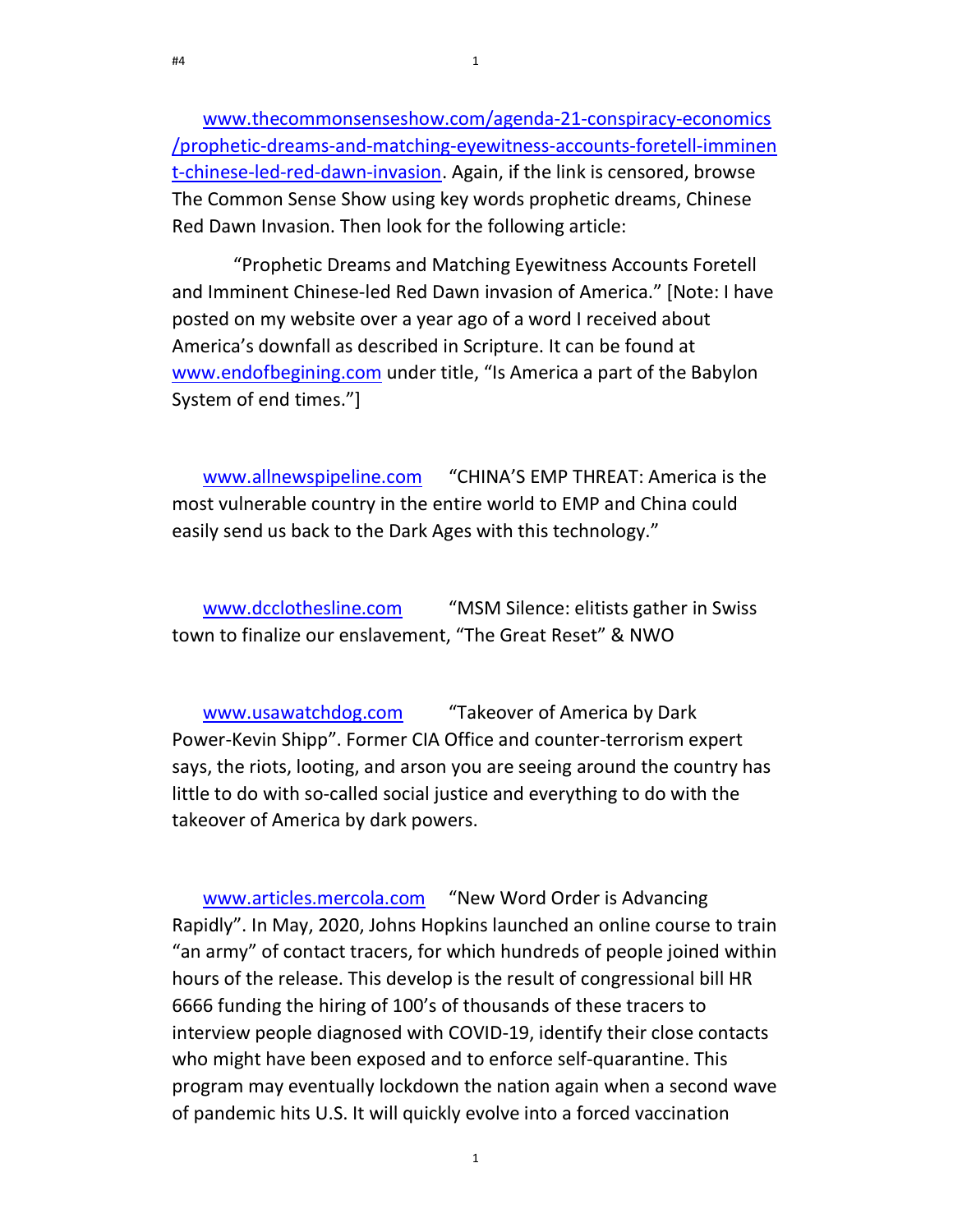program. For this reason, I have listed certain videos on the vaccine harm cover-up and the life-threatening consequences of the Covid virus being developed.

www.infowars.com "United Nations openly hijacks U.S. police departments." [Note: under the agreement signed by Obama just before he left office, the Kigali Agreement allows the UN to send troops into the country to help restore stop civil unrest threatening innocent civilians. This agreement can be used as part of the "Red Dawn" invasion already discussed to overthrow the nation, bringing in UN control.]

### THE ECONOMIC COLLAPSE

(Are you prepared for the coming economic collapse and the next Great Depression?)

www.theeconomiccollapseblog.com Excellent site! Use the archives to research the truth about this nation's real abysmal economic condition.

www.preppersfeed.wordpress.com/2020/06/22/americas-worlds-first-p oor-rich-country 'America's Collapsing Because it's the World's First Poor Rich Country- A Middle Class Falling into Ruin, The Majority of People Now Effectively Poor.'

# THE FOUR FOUR HORSES MEN OF APOCHALYPSE CONCERN WAR, FAMINE, AND PESTILENCES

www.jrnyquist.blog/2020/6/20/chinese-strategy-and-the-solar-minimu

m Global warming has always been followed by deep cooling with regular two century cycles. (We are now in a 200 year super solar minimum.) There will be, from these and other effects, a significant decrease in world food production. The Chinese and Russians know this and both have been preparing. The U.S. instead has been swindled by the fake "global warming" theory and scam. As China is over-populated and collapsing, unable to feed its people, they are considering a path of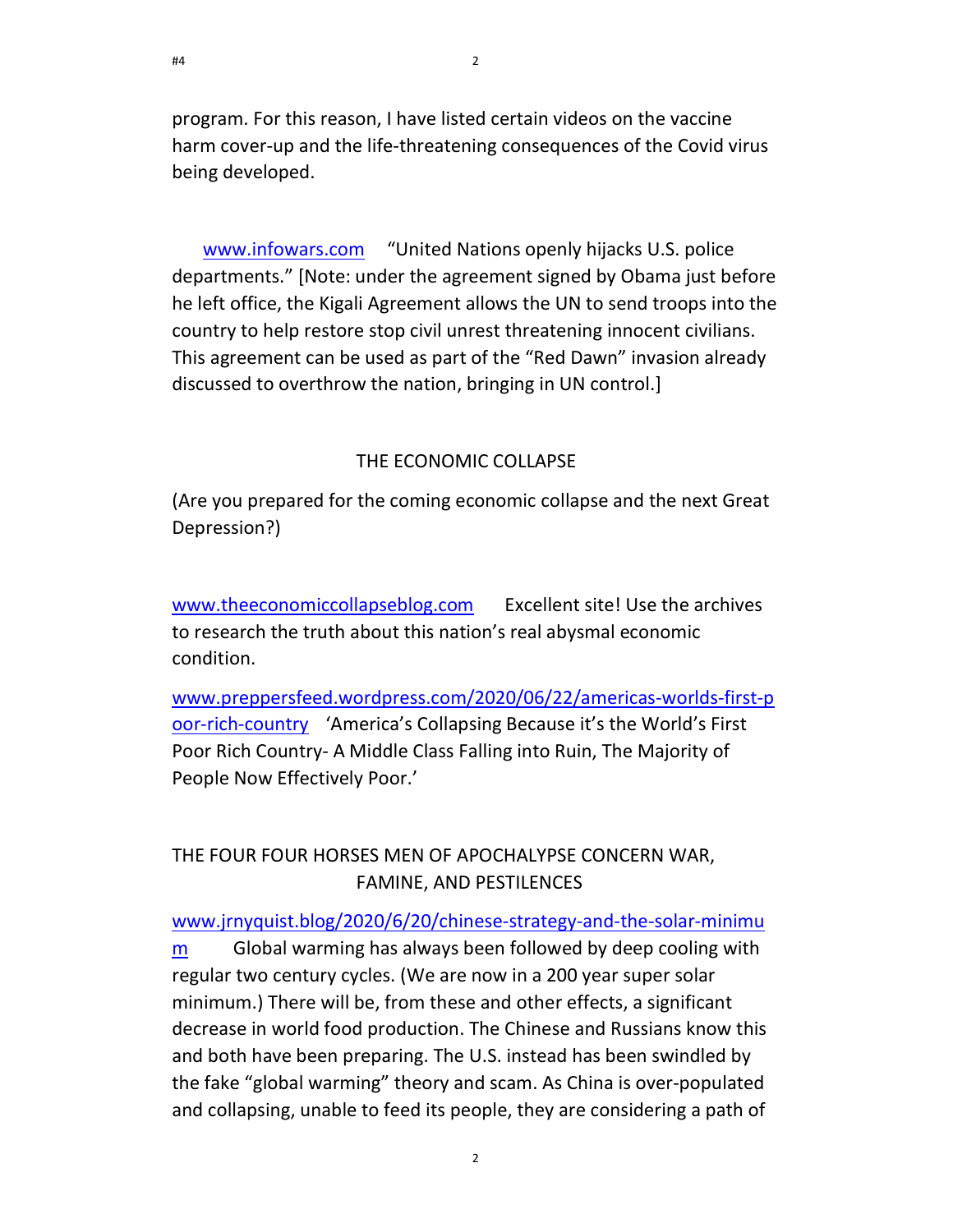conquest with their stated claim to colonize nations like Canada, U.S., and Australia. [Note: above video on Chinese Red Dawn invasion of U.S. This scenario has been seen in visions given to men warning of this fact. Even George Washington had a vision of a future great threat and invasion of the America. At website www.endofbegining.com titled: "Is America A Part of Babylon in End Times?" which list several of this vision and others over the past decades.]

21

www.nationalfile.com/video-blm-co-founder-says-we-are-trained-marxi sts The importance related in this video is to emphasis that there is an organized effort by "dark forces' of the globalists to facilitate U.S. downfall. As widely reported, 80 members of the democratic party or avowed or shown to be communists. "Black Lives Matter" is only one of many, many front groups being used against America. It should be no surprise that BLM leadership are trained Marxists, controlling the mostly unaware demonstrators and rioters as Soviet communism founder Lenin called "useful idiots".

The New York Times, concerning a post from U.S. Tom Cotton titled: "The Nation Must Restore Order". Yet, the Times apologized for Cotton's remark, objecting to the claim that "cadres of left-wing radicals" were behind riots, the violence, looting, and burning. Times continued to deny communist involvement in today's revolutionary actions…..instead all the blame was directed at systems "white racism". [Note: The NYT is attempting to redirect the truth that at least 80 democratic members of congress are avowed or easily shown to be communists.]

This list will end with one last internet headline:

#### www.ncrenegade.com/editorial/this-country-is-done

The gentleman's comment was basically saying, every American WILL BE FORCED TO DRAW A LINE IN THE SAND. The choice to remain neutral, taking no sides or sympathizing with the leftists, communists, socialists, and radicals trying to overthrow the nation, will be made for them. Each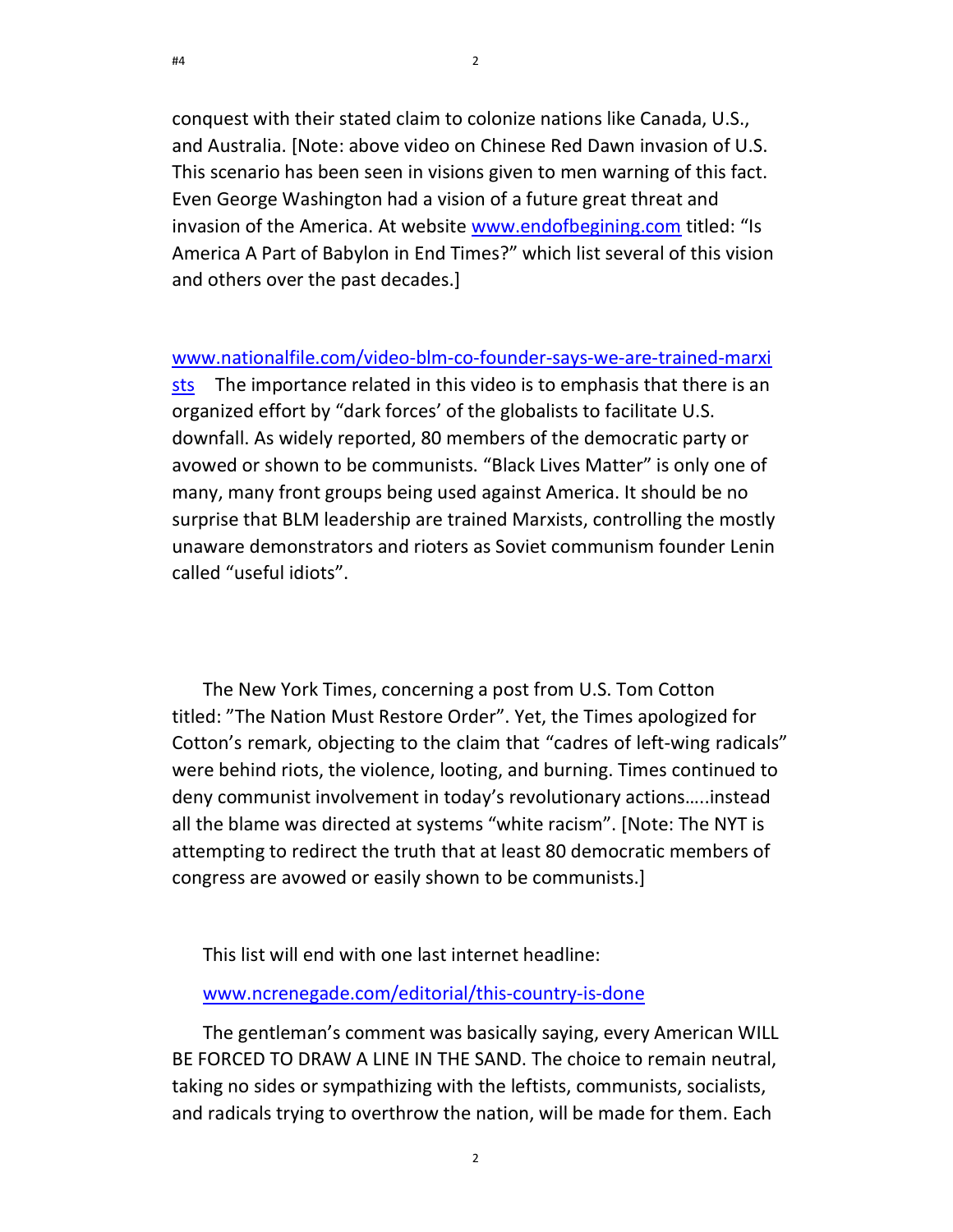#4

American will have to choose to stand for the Constitution, Bill of Rights, God (yes God has a side), their families safety, commonsense, and our nation's very survival is at stake. Or will Americans choose to loss all their freedoms, property rights, ability to defend themselves, children and grandchildren futures, and to go into bondage in a new serfdom where a few, own and control everything and everybody. I pray that Americans make the right choice and stand and fight, but it will take courageous men to stand-up and organize and lead the movement. Like during the American Revolution, much of the leadership came from the nation's pulpits. Will our church pastors be willing to sacrifice their all to speak out and lead their flocks against the tyranny now about to overtake this nation? Although it may be too late to save the nation in which we grew up, Jesus with his death and resurrection and his sending the Holy Spirit at Pentecost, we have been guaranteed the power to overcome all the forces of Satan". The question now is, "Do we have the faith to stand and trust in and use the name of Jesus?

### IMPORTANT INFORMATION ON THE COMING COVID VACCINE

www.endofbegining.com Scroll to Title: "To Vax or not to Vax" at my website and read. Then browse Natural News London Scientists genetically alter embryos. This article exposes a threat from the Covid vaccine now being under develop which will using a new DNA/RNA technology to alter the human genome.

# www.activistpost.com/2020/06/dr-andrew-kaufman-responds-to-reuter s-fact-check-on-covid-19-vaccine-genetically-modifying-humans-html

[Again be aware this maybe censored by You Tube as Dr. Kaufman's like first video.] If so, use a none Google browser and type in Dr. Andrew Kaufman Responds to Reuters Fact Check on Covid-19 vaccine genetically Modifying humans or use his name and key words. The importance of these articles and videos is to warn, Big Pharma and the globalists are developing DNA modifying "vaccines" that will change human DNA and making it a permanent genetic modification that will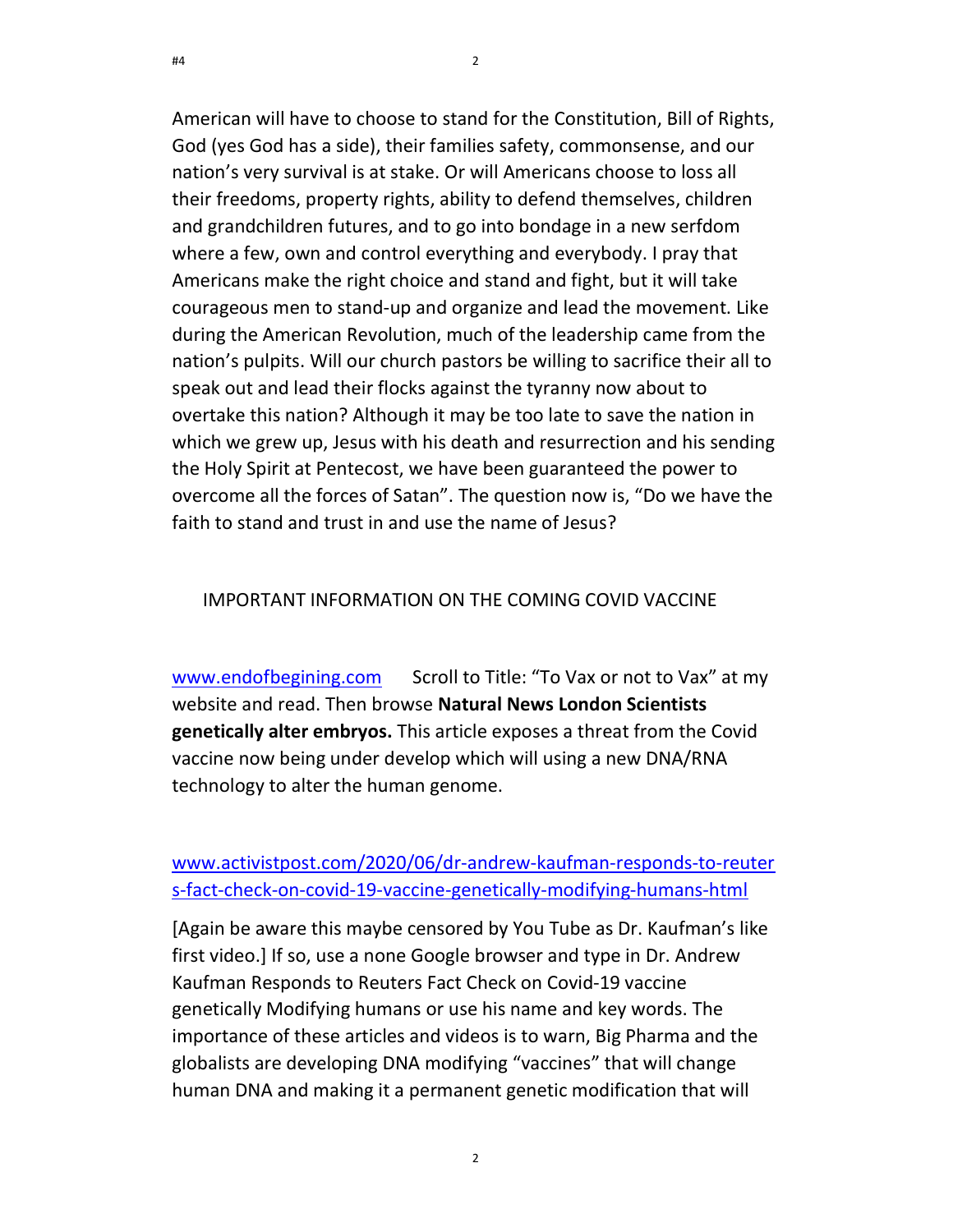passed down through future generations. Also, Dr. Kaufman detailed that these vaccines can be used in eugenics and sexual sterilization of populations. Bill and Melinda Gates Foundation, has already be accused of without consent, sterilizing young women in Africa using vaccines .Read my article "To Vax or Not to Vax" listed above and listen to the others listen. Be aware vaccines contain many additives not listed on the package inserts. It is important for you and your family to know and understand the dangers.

23

### **CONCLUSION**

www.twelveround.com/blog/a-sign-of-the-times This nation is in open rebellion…..Communist organizations form tax-exempt 501c3.

our nation's very survival is at stake. Americans must make a choose for bondage, poverty, famine, no private property rights, or freedom. The alternative is to choose our nation's founding principals established "As one nation under God". I pray and hope enough people choose correctly, and just as importantly be willing to stand up and fight.

Concerning the line being drawn in the sand just discussed, it will eventually come to only one of two real options - God or Satan! Our Creator is a good God. He is loving, patience, long-suffering, and wishing that none should perish Yet, Our Father is also just. And will not go against man's free will. The Almighty's plan for mankind was to create a being in his image, that would trust and have unquestioning faith in Him. God and his Son do not seek robots or puppets, forced to love him. No, our Heavenly Father wishes his children will choose to follow in obedience, not out of fear, but out of love. He only wants to have a relationship, like a child and parent,that entails Him blessing and showering them with every good thing.

In the beginning, Adam and Eve had that relationship, but chose to turn against their God, to do what seemed right in their own eyes instead of trusting their Father's will. The command to not eat of the tree of knowledge of good and evil, was to protect his children, knowing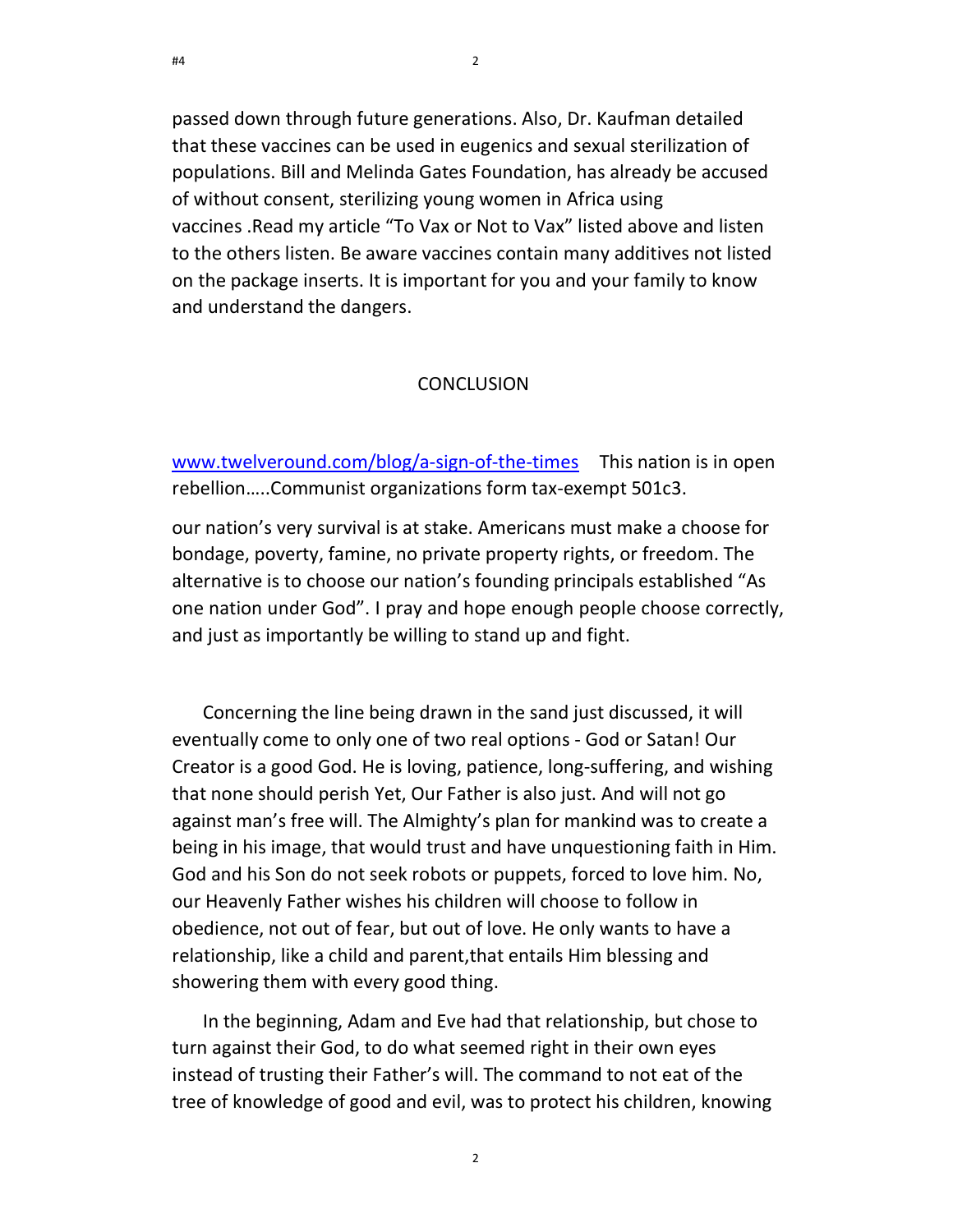24

full well, that if they chose that knowledge, it would lead to rebellion and ultimately death. Whether it be angel or man, the decision to not trust God, always leads to destruction.

The ultimate conclusion to this age old dilemma of mankind always rushing to destruction, is now facing the whole world. One only has to read the Old Testament to realize what happens to any nation, like Israel, when they chose to do what seemed right in their own eyes, following their carnal nature. Yet, in the past it was only an individual nation that suffered destruction and death. Today, the whole world is facing the final consequences of rebellion against God. God has allowed man's rejection of Him to play-out to its conclusion. The conclusion is that Jesus was incarnated and sent to this earth, namely to bring the truth about God's will and love for mankind. In rejection of the truth, Jesus warned in the end, if he did not come back at the very last minute and mankind was left to its own devices, there would be no flesh left alive.

Man, left to his own devises, always ends in destruction by his own hands. When things go badly, man wants to blame it on a vengeful, tyrannical God, not realizing it is man's fault. Few men are willing to take the blame for their own actions. No, they blame the government, their leaders, just like little children doing poorly in school saying, it's my teacher's fault. Criminals always place the blame on their parents, the system, the lack of opportunity, etc., etc, etc. Seldom do the they point a finger at themselves.

If we were honest, the many unsolvable threats facing this nation and the world are because of bad choices, apathy, complacency, our attitudes, lack of love for our fellow man, but ultimately our abandonment of God's commandments and laws given for our own good. The world is rapidly coming to a point of no return as rebellion, anarchy, lawlessness, narcissism, and self-ism reigns supreme.

The question is how did we get to this stage of mankind facing extinction? A prime example can be seen in America abandoning the Founding Fathers principals based on God's laws. We have failed at every turn to stand for truth and what is right. If Christians had stood on our founding documents and biblical rule of law, there would be no legal abortion, taking prayer out of schools and public domain, and denigration of sanctity of marriage which God intended to protect the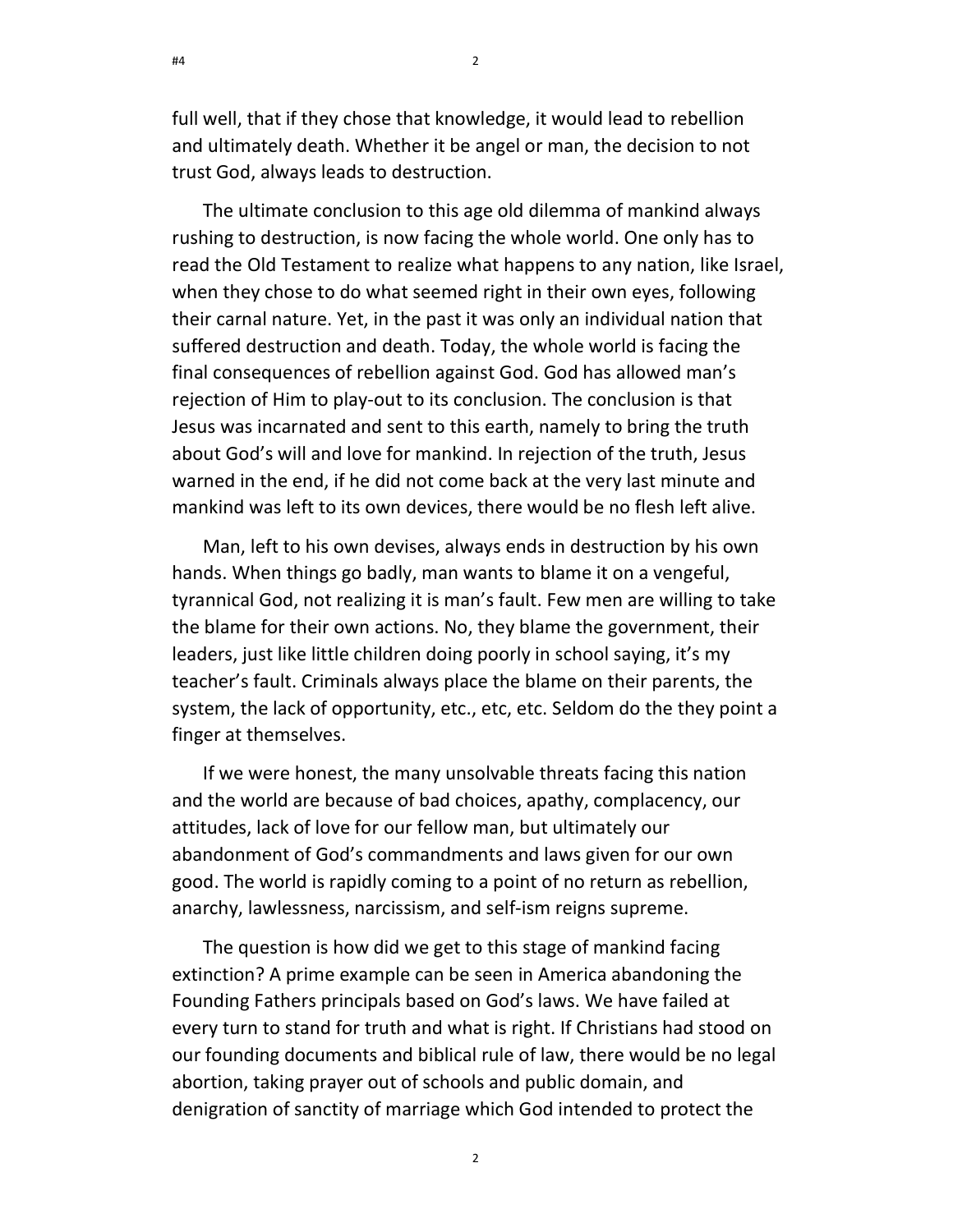children. Christians and our churches and their pastors, must honestly omit we have become accomplices to this nation's corruption and moral decline.

 Jesus, at his death and resurrection, gave his church the power to overcome all the forces of the Adversary, saying the gates of hell can not prevail, but only if we are diligent to use the authority given to his church. The power of the Holy Spirit and his gifts have been barred from most denominations. Even Jesus did not begin his ministry until he received the Baptism of the Holy Spirit after his water baptism. Likewise the Apostles were warned to wait until Jesus sent the Holy Spirit. On the day of that first Pentecost, the tongues of fire descended upon them and they received the power to turn the world upside down.

This nation's last hope in these end times, is for the true followers of Jesus, its pastors, and the nation to come together, humbling themselves, seeking God's will, and asking for a fresh anointing of the Holy Spirit. For through the Holy Spirit, the power is received to the pulling down of strongholds, for we war not against flesh and blood but principalities, rulers of darkness, and evil in high places.

### AN APPEAL TO THE PASTORS OF AMERICA

My appeal is especially to the pastors of this nation. It is time to forgo petty denominational differences and concentrate on winning souls to Jesus as it is the gospels primary command. It is also critical to prepare your flocks, as we enter these last day. One of my biggest frustrations, as already discussed; is the inability to get people to heed the warnings, due to the closed mindset of most people. I, and other watchmen/women have the same frustration, but what is most disturbing to me, is the fact that so many pastors exhibit a pride, almost to arrogance, to being open to fresh revelation. It leads to the prideful attitude of "I already know the Bible and my ideology and doctrine is correct". This leads to failure to see a new move of God and the Holy Spirit. The Pharisees and Sadducees of Jesus' time were a prime example, so close minded, they could not hear the truth by the literal physical embodiment of all truth, standing before them, Jesus their Messiah.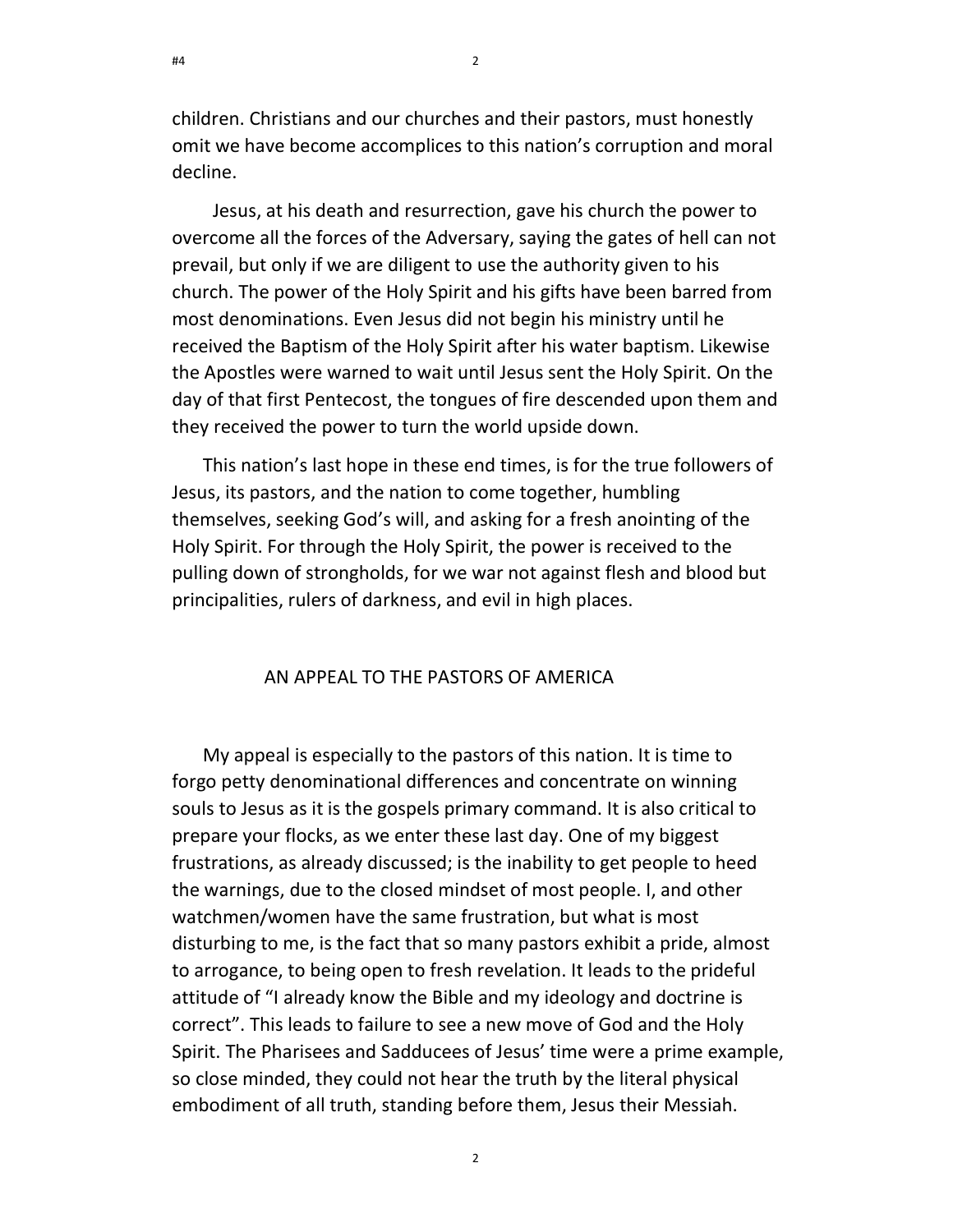I caution all pastors to not be a Pharisee and miss fresh revelation being given by the promised remnant God has raised for this very time. God has always been faithful to send his prophets and watchmen to warn of coming calamities, but usually to no avail. Pastors, do not make the same mistake of the past, ignoring true prophets. Of course the only obstacle is to find the truly anointed prophet.

26

 The late David Wilkerson is one of the truly anointed prophets sent by God. Listen to his video sermons online. I understand the reluctance to accept a prophet if one does not know if they can be trusted. As for me, I have learned to pray and listen to the Holy Spirit for discernment. The one common denominator of a true prophet, is always the message given is usually hard to receive, offensive, and usually goes against a tightly held current belief system. I have learned a few things in my life, I feel are of importance. One that I have noticed that seldom fails, is do not follow the masses. Every successful stock trader will tell you, "Do not follow the herd" as they are always wrong. The same principal very often holds true in theological movements and doctrines. When a new doctrine or theology takes hold, it usually leads many astray, like prosperity and seeker friendly movements. Also, those following the herd, seldom see a fresh anointing and revelation from God and end up left in the dark.

Again referring to Wilkerson, in an anointed sermon of his I just listened to, it expressed a very sobering revelation about the end time churches. Titled, "Falling Away To The Anti-Christ", he began by quoting from the Apostle Paul warning about the two things that would strike the churches. First, was a Great Falling Away, and second, the Antichrist spirit (AC) would abound in the churches of America in the end times.

 Quoting 1 John 2:18:"Little children, it is the last time: and as ye have heard that AC shall come, even now are there many AC spirits; whereby we know that it is the last time."

 In the late Dr. Jack Van Impe's prophecy bible, he highlighted this text as pertaining to the Second Coming and the "last time or ending" before the end of times. These times we now are living will be noted by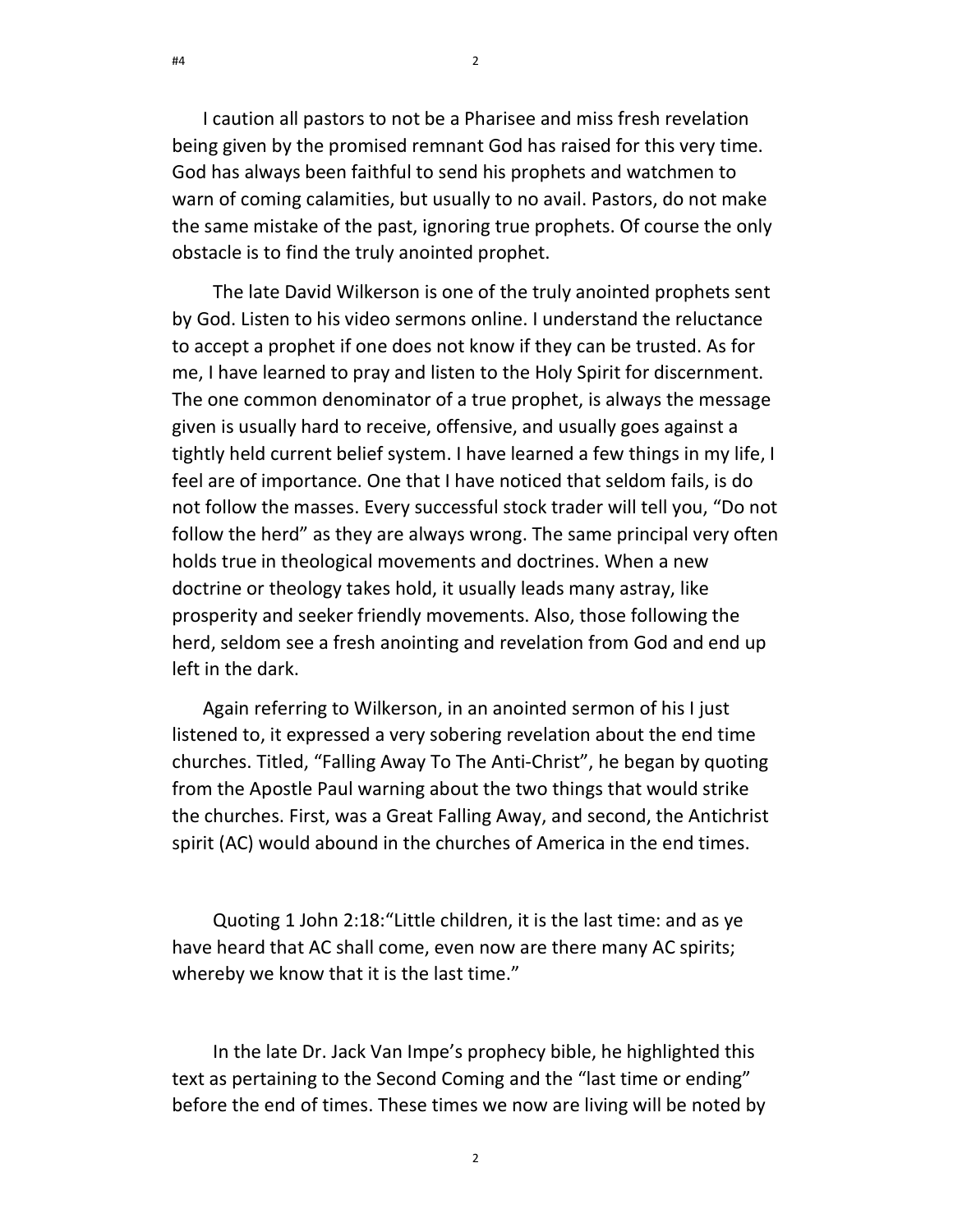the rapid rise of the AC spirit. Could the earth, even now, be seeing the prophesied time when the pit of hell would be opened releasing hoards of demons?

Wilkerson warned the Great Falling Away will occur because many believers will be overcome because they have fallen into backslidding. The AC spirit will infect many, even many sitting in spirit filled, full gospel churches. The AC spirit will prepare many to accept the Anti-Christ when he sits in the Temple of God, proclaiming he is god.

 (2 Thessalonians 2:4) "Who opposeth and exalteth himself above all that is called God, or that is worshiped; so that he as God sitteth in the temple of God [in Jerusalem], shewing himself that he is God."

 Even now, the AC is moving against those believers that are bound to the lust of the flesh and the world. Wilkerson opined that careless, lazy, Christians "WILL BE OVERCOME". The careless believer will love the world which is enmity to God. They will watch cable TV, go to moves, listen to media which the AC spirit controls, not recognizing that the eyes are the windows to the heart and soul. Yet those who are under the complete lordship of Christ, serving him in total surrender of their lives, will be over-comers!

The signs one does not fully serve God is shown in (1 Cor 10:20).

"But I say, that the things which the Gentiles sacrifice, they sacrifice to devils, and not to God, and I would not that ye should have fellowship with devils." [I believe this references false teachers and prophets, and those living in apostasy, spreading a perverted Gospel.]

 Here Paul is warning against spending most of one's time with those who are not true believers or non-believers. Rather, a Christian should spend time with true followers of Christ, attending church and not seeing it as a burden. Also, many refuse to see the truth and act in accordance to the true revelations of the Gospel.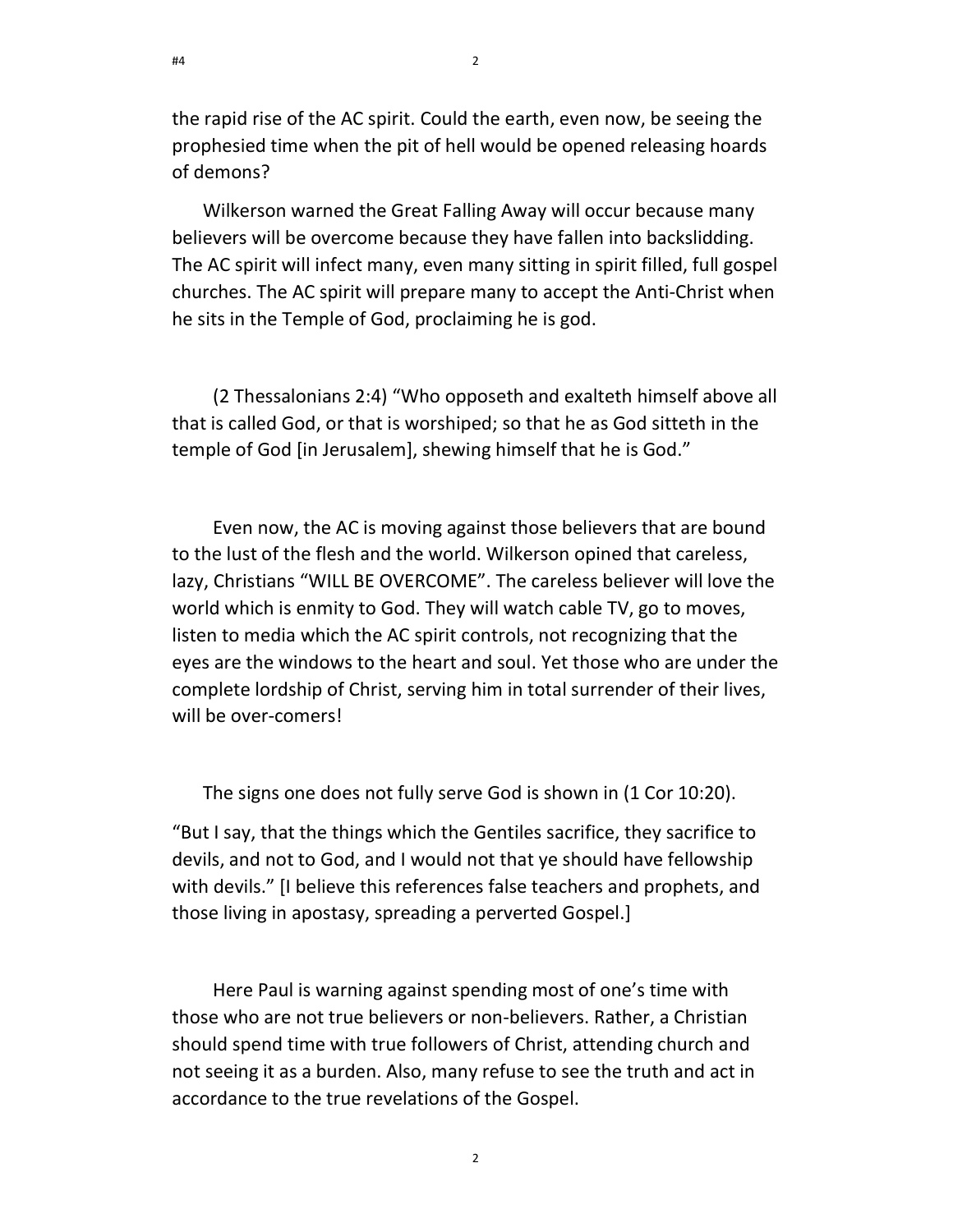Wilkerson continues to caution to test if one has a true love of God. First, one must ask, "Do I relish attending church in fellowship with other true believers? Or do I prefer spending more time in pleasures of this world by watching sports or TV, consumed by hobbies, work, family matters, or any activity that I put first in my life, putting God last on my priority list"? Secondly, do I accept reproof from the Word, from my pastoral leadership, and church elders ?

(2 Timothy 3:1) "…..In the last days perilous times shall come. V2. For men shall be lovers of their own selves, covetous, boasters, proud, blasphemers, disobedient to parents, unthankful, unholy, V3. without natural affection, truce-breakers, false accusers, incontinent, fierce, despisers of those that are good, V4. Traitors, heady, highminded, lovers of pleasures more than God. V5. having a form of godliness but denying the power thereof: from such turn away."

# Wilkerson ended in warning there would be more unrighteous within the church, than without!

Lastly, I wish to give a heart felt plea to our nation. As the U.S. and the world descends into the most perilous time in history, now there is, as never before, an urgent need for courageous men and women to take a take up the fight for freedom and God. Like those of our past history, this nation needs those who can see the fog of disinformation, lies, propaganda, brainwashing, bad science, population manipulation, and the list goes on. Yet, many of these courageous people are scorned, ridiculed, slandered, silenced, ignored, and often meet "untimely deaths". The silent majority are content to be apathetic and more than willing to accept compromise to the globalist and New World Order.

When the churches of America are most in need of courageous leadership, the only sound heard from most pulpits is crickets chirping. The solution to this nation's problems lays in God and a spiritual awaking. Instead, our religious institutions are filled with accomplices to our nation's downfall. I will close with what I feel is a very appropriate quote: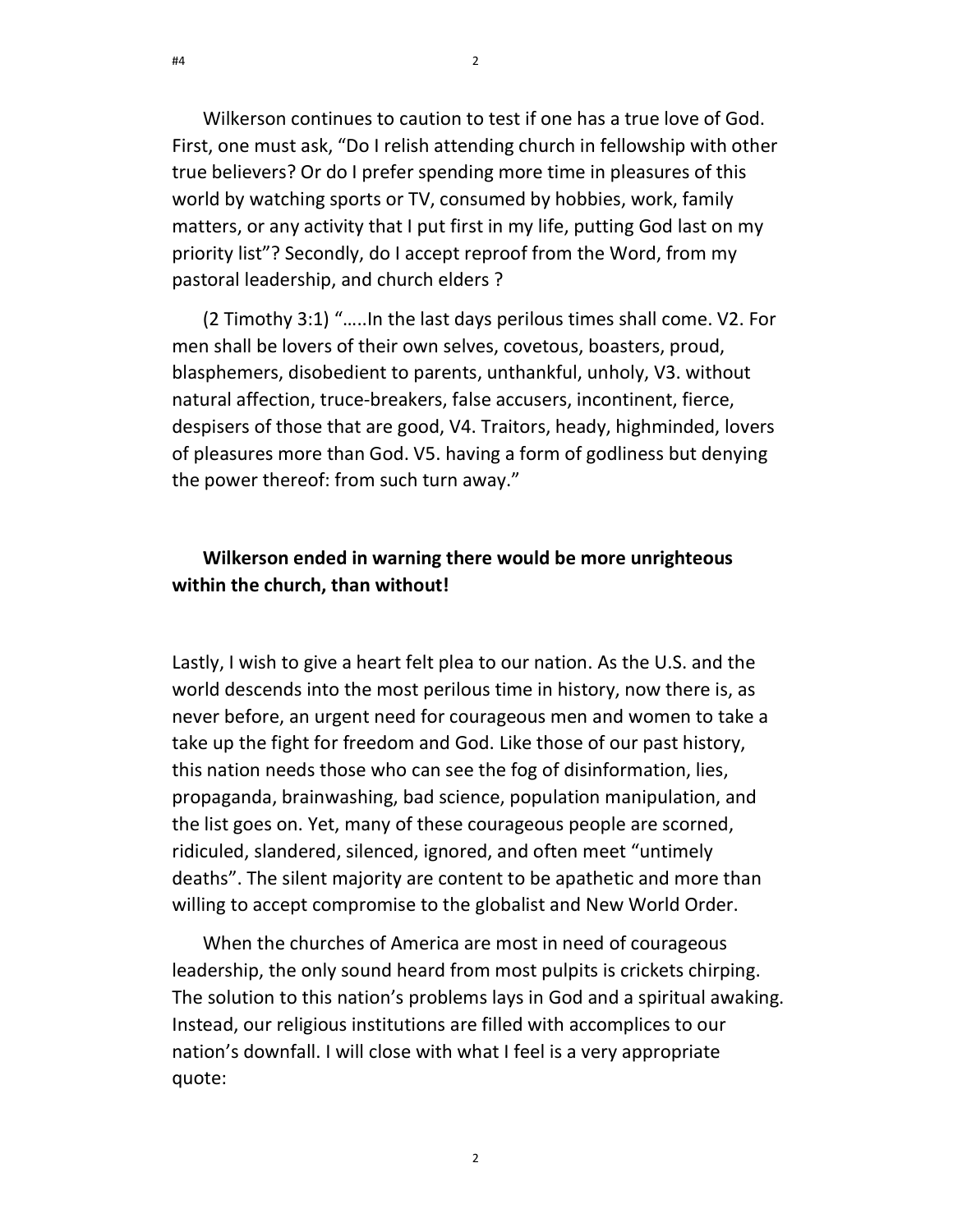"Do not blame Caesar, blame the people of Rome who rejoiced in their loss of freedom who hail him when he speaks in the Forum of more security, more living fatly at the expense of the industrious [Socialism]."

One last caution to the body of Christ, do not become a "Soldier of Christ marching off to War", as sung in an old hymnal, that is satisfied to give lip service to God as a soldier, but content to remain in the barracks and not go into the spiritual trenches where the real warfare exist.

Before concluding, the Lord has put it on my heart to discuss the Rapture, not in unbelief, but rather a disturbing misuse of the doctrine. Let me begin by relating my own belief. Being raised in the Baptist and Catholic church, I never remember any teaching on the subject. While recently talking to my older sister, she related that she had never heard of the Rapture until just recently. As for myself, when I first heard and read about the Rapture, I never gave it much thought. My belief was it's not important to me, since I felt it was important to live a righteous life, acceptable to God because if I were to die tomorrow, that was my Rapture.

In listening online to Pastor J.D. Farag last week, his sermon was on the Rapture. His belief came from his formative years growing up and attending seminary, where he was taught a pre-trib rapture, so had accepted it, but was not dogmatic in his belief. Yet, after reading a book by a Dr. Wood titled, "The Falling Away", a fresh revelation made him accept the pretrib rapture without any reservation. One of the primary facts that led him to this determination, was that in the late 1500's, following the newly blooming Protestant Reformation, the Catholic Church had changed the belief in a pre-tribe Rapture, held for many previous generations by the church forefathers. The Catholics were becoming very concerned by the loss of many to Protestantism. Using a teaching by a Catholic Theologian, called St. Jerome, the church change doctrine to the concept of the rapture as pertaining to the great falling away. They chose to believe that the rapture was in reference to Protestants falling away from the true church, but in the coming rapture, they would be brought back to "mother church".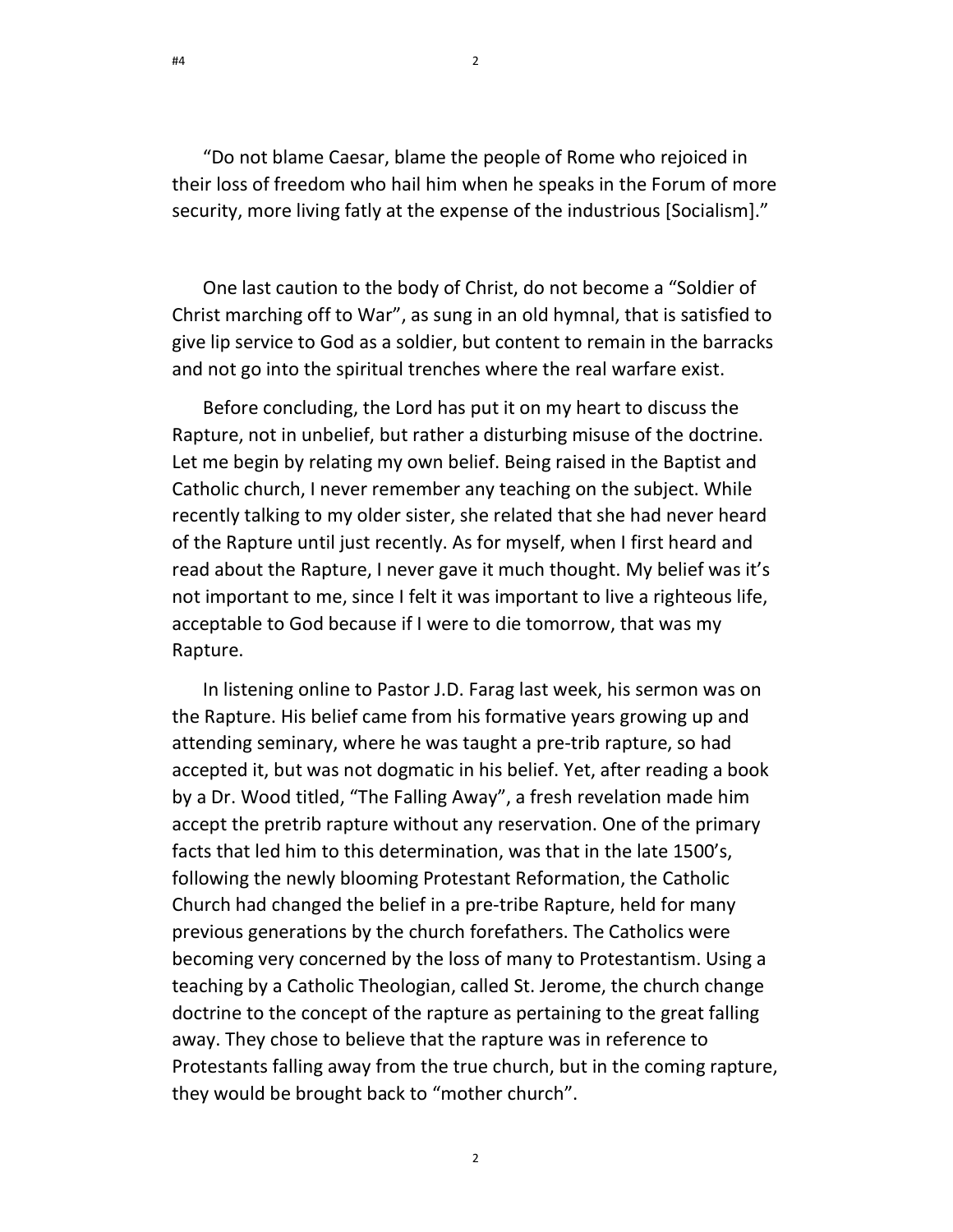This revelation explained why my sister had never been taught about what Protestants believed about the "catching away". My sister, later in life converted from Catholic to Lutheran, but since they were just an offshoot of Catholicism, they still held much of the Catholic doctrine. This little history leads me to what I believe the Lord has put in my spirit.

30

I have noticed on the internet, over the last few months, that it has become in vogue to really push the imminent Rapture. Disturbing to me, is the fact that it has become a doctrine of escapism from life's trials, promised tribulations, and persecutions that Scripture warns about. As I believe Jesus expects us to occupy until his return, it is disturbing to me that many are using this imminent "snatching away" as an excuse to sit in the four walls of their churches and homes, not reaching out to fulfill the great commission to witness and save souls. Before listening to J.D. Farag, I leaned toward a mid-trib rapture only because I truly felt, that

born again Christians would be used by the Lord to witness to the lost and backslidden.

As I believe we are in the end times and time of sorrows, just before tribulations are to start, there will be much pain and suffering, even as we already see with the pandemic, economic chaos, civil unrest, and turmoil. Having still unsaved family and children, I felt it was my duty to go through at least some of the tribulations so I could witness and save as many souls as possible as eyes are opened and become receptive to the truth of the Gospel.

Even if accepting pretrib rapture, I feel that God will not come for his bride until as many as possible are ready. As mentioned about the closed mindset of most Americans, I believe God is and will send ever increasing pain and suffering to our nation and the world, to open more eyes to see and ears to hear and turn to Jesus alone in their troubles instead of the world - and accept the truth that the only salvation, both spiritually and physically, is through Jesus Christ. Currently, most are still looking to the president, their politicians, Mammon, etc. for a secular solution instead of a spiritual solution.

#### [Inserted to clarify my point, that more pain is coming.]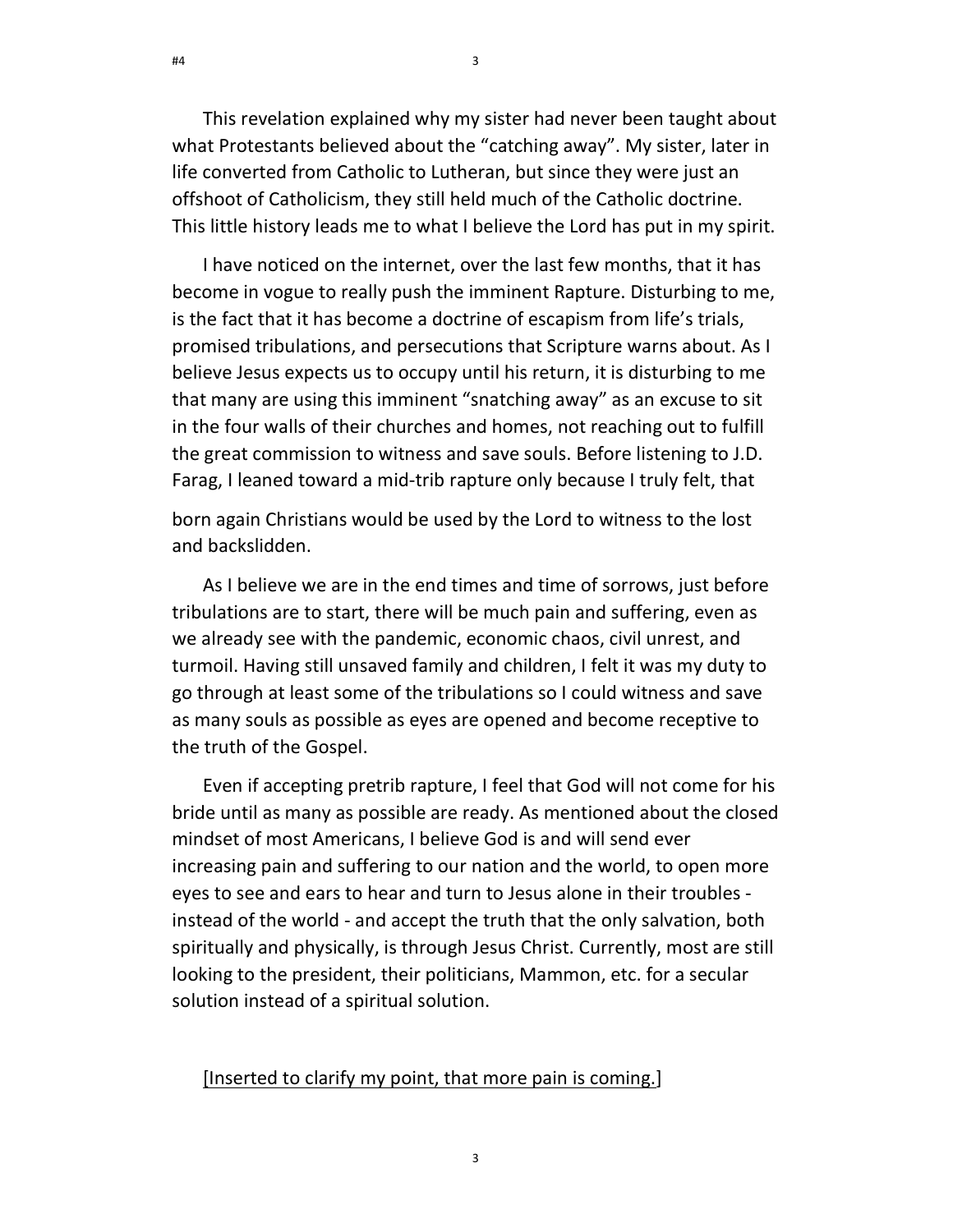This morning (June,21), reading a few headlines before going to church, I happened upon an article, "End of the world: Is the Great Tribulations Jesus Christ and the Bible warned of unfolding?",at www.express.co.uk, discussing whether we are already living in the Tribulations. According to Joel Helliker, a senior editor of "The Trumpet", the world is currently gripped by "despair and fear" caused by the coronavirus. But the Bible warned of even greater pain and suffering in the end times……However, the Bible expert said the current crisis is intended to provoke thought from the masses. In times of adversity, many people will look to the Bible and prayer for comfort. Mr. Helliker said: "Thus, if God is using this crisis as a 'wake-up' call', clearly the calamities will have to intensity before they truly jolt a great many people……Most bible scholars, however, agree the Tribulation is yet to begin. Thus, Mr. Helliker confirms my concern that a lot more pain is coming.

31

Another concern to me, has to do with what was covered by David Wilkerson about the end time church, filled with backslidden and not truly saved. As discussed, having a form of godliness but no power, these "baby" Christians will be susceptible to losing their faith, overwhelmed by the Anti-Christ spirit that is prevalent in many churches. Our churches are in need of a great outpouring of the Holy Spirit in a fresh anointing. I believe the overcoming Christians will be needed to witness to many.

My final thought is that the Rapture is to remove Christ's bride, that are pure and spotless, ready for the marriage supper of the lamb. Yet, what about all the foolish virgins that are not ready? They will be forced to go through the tribulations and Wrath of God, where many will have to face martyrdom to be saved. So, for the many reasons listed, I have a very hard time believing Christians should be concentrating on escape, but not winning souls and preparing them to be over-comers for the coming Anti-Christ.

I will conclude with a quote from a Greek philosopher that I believe gives meaning to our current national mindset and refusal to heed the many warnings God is graciously giving through his watchmen and women.